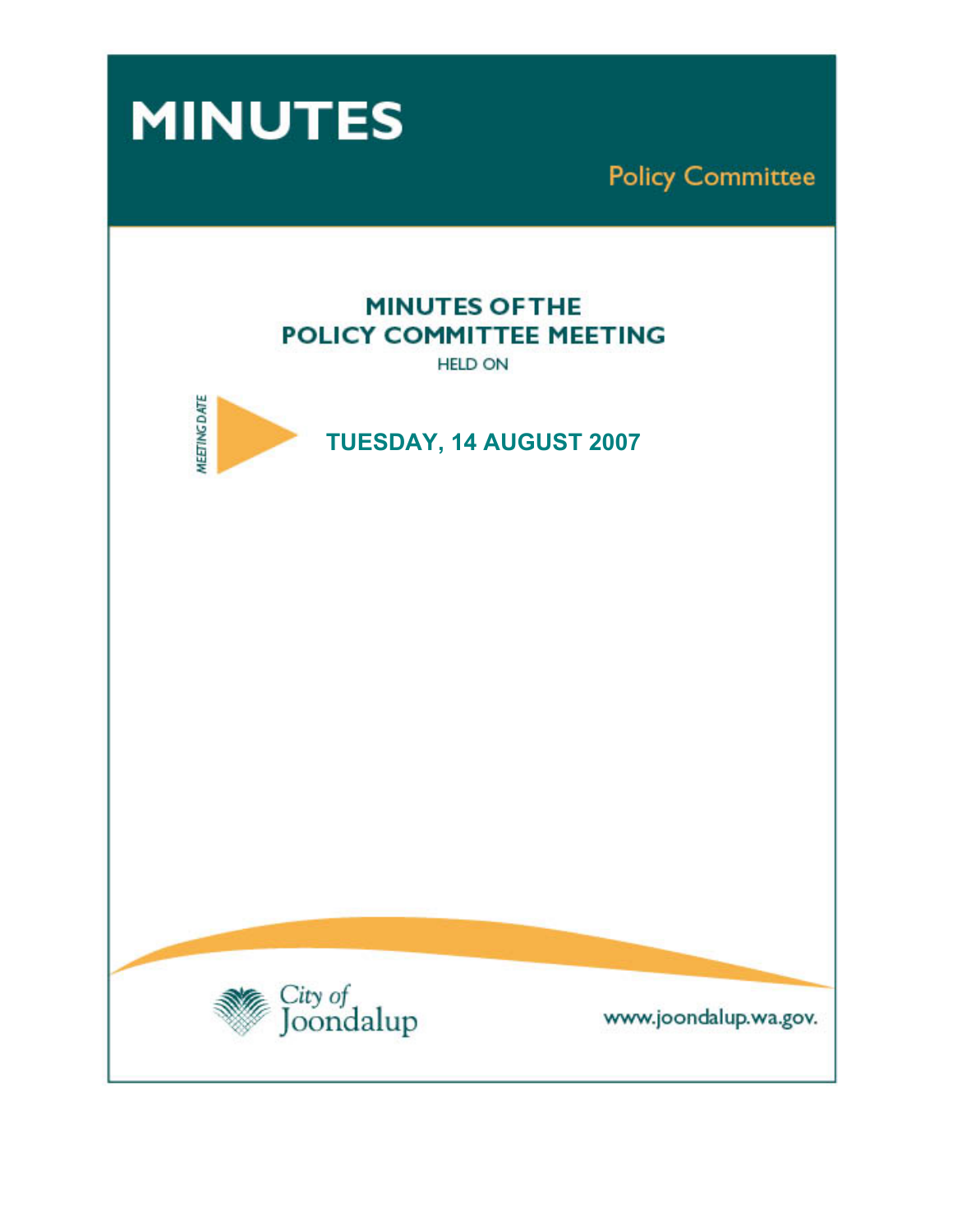# **CITY OF JOONDALUP**

## **MINUTES OF THE POLICY COMMITTEE MEETING HELD IN CONFERENCE ROOM 2, JOONDALUP CIVIC CENTRE, BOAS AVENUE, JOONDALUP ON TUESDAY, 14 AUGUST 2007**

## **ATTENDANCE**

#### **Committee Members:**

| Cr Kerry Hollywood<br>Mayor Troy Pickard                  | <b>Deputy Presiding Person</b> | North Ward                                       |
|-----------------------------------------------------------|--------------------------------|--------------------------------------------------|
| Cr Steve Magyar<br>Cr Marie Macdonald<br>Cr Russ Fishwick |                                | North-Central Ward<br>Central Ward<br>South Ward |
| <b>Elected Members:</b>                                   |                                |                                                  |
| Cr Geoff Amphlett                                         |                                | Central Ward                                     |
| $\bigcap$ if $\bigcup_{n=1}^{\infty}$                     |                                |                                                  |

#### **Officers:**

| Mr Garry Hunt      | <b>Chief Executive Officer</b>                        |
|--------------------|-------------------------------------------------------|
| Mr Ian Cowie       | Director Governance and Strategy                      |
| Mr Clayton Higham  | Director Planning and Community Development           |
| Mr Chris Terelinck | Manager Approvals Planning and Environmental Services |
| Ms Janet Harrison  | Administrative Services Coordinator                   |

#### **DECLARATION OF OPENING**

The Deputy Presiding Person declared the meeting open at 1737 hrs.

### **APOLOGIES/LEAVE OF ABSENCE**

Apology Cr Sue Hart Cr Michele John

# **CONFIRMATION OF MINUTES**

MINUTES OF THE POLICY COMMITTEE MEETING HELD ON 6 FEBRUARY 2007

**MOVED Cr Fishwick SECONDED Mayor Pickard that the minutes of the meeting of the Policy Committee held on 6 February 2007 be confirmed as a true and correct record.** 

# The Motion was Put and **CARRIED** (5/0)

**In favour of the motion:** Crs Hollywood, Magyar, Macdonald, and Fishwick, Mayor Pickard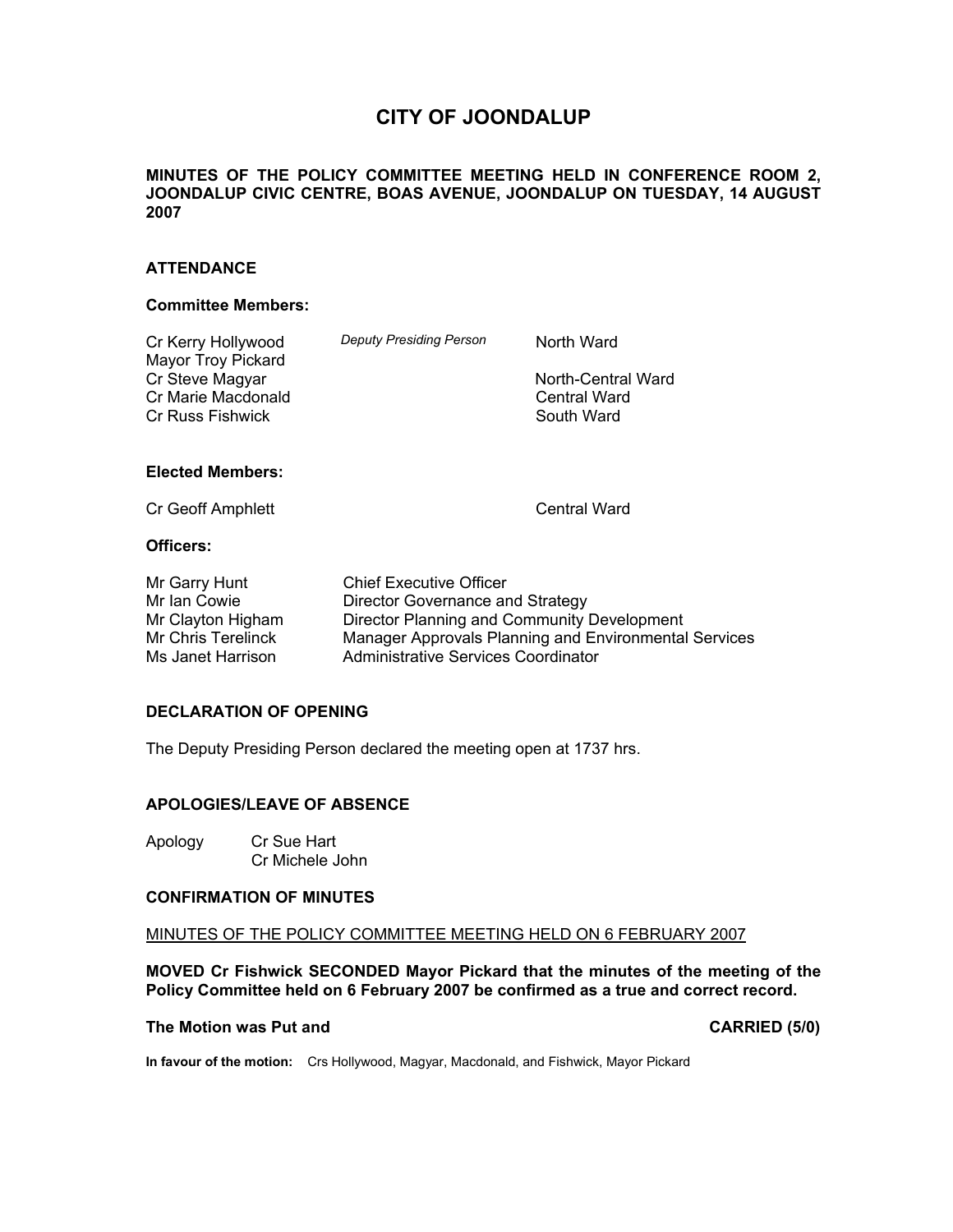Nil.

## **DECLARATIONS OF INTEREST**

Nil

## **IDENTIFICATION OF MATTERS FOR WHICH THE MEETING MAY SIT BEHIND CLOSED DOORS**

Nil.

#### **PETITIONS AND DEPUTATIONS**

Nil.

#### **REPORTS**

# **ITEM 1 PROPOSED SHORT STAY ACCOMMODATION POLICY – [72584, 81593]**

**WARD:** All

**RESPONSIBLE** Mr Clayton Higham **DIRECTOR:** Planning and Community Development

#### **PURPOSE**

The purpose of this report is for the Policy Committee to consider proposed amendments to District Planning Scheme No 2 and a draft local planning policy relating to short stay accommodation.

#### **EXECUTIVE SUMMARY**

Currently, there is no specific land use in the City's District Planning Scheme No 2 (DPS2), and no local planning policy or guidelines, in relation to short stay accommodation.

Short stay accommodation applications have been classified as a 'Residential Building' under DPS2. The current provisions within DPS2 and the Residential Design Codes do not provide specific requirements for short stay accommodation, and each proposal is assessed on its merits. The Hon Minister for Planning and Infrastructure also raised this issue with Council in 2004 and requested that guidance be developed. As a result, a scheme amendment and draft policy have been prepared for the Committee's, and ultimately, Council's consideration.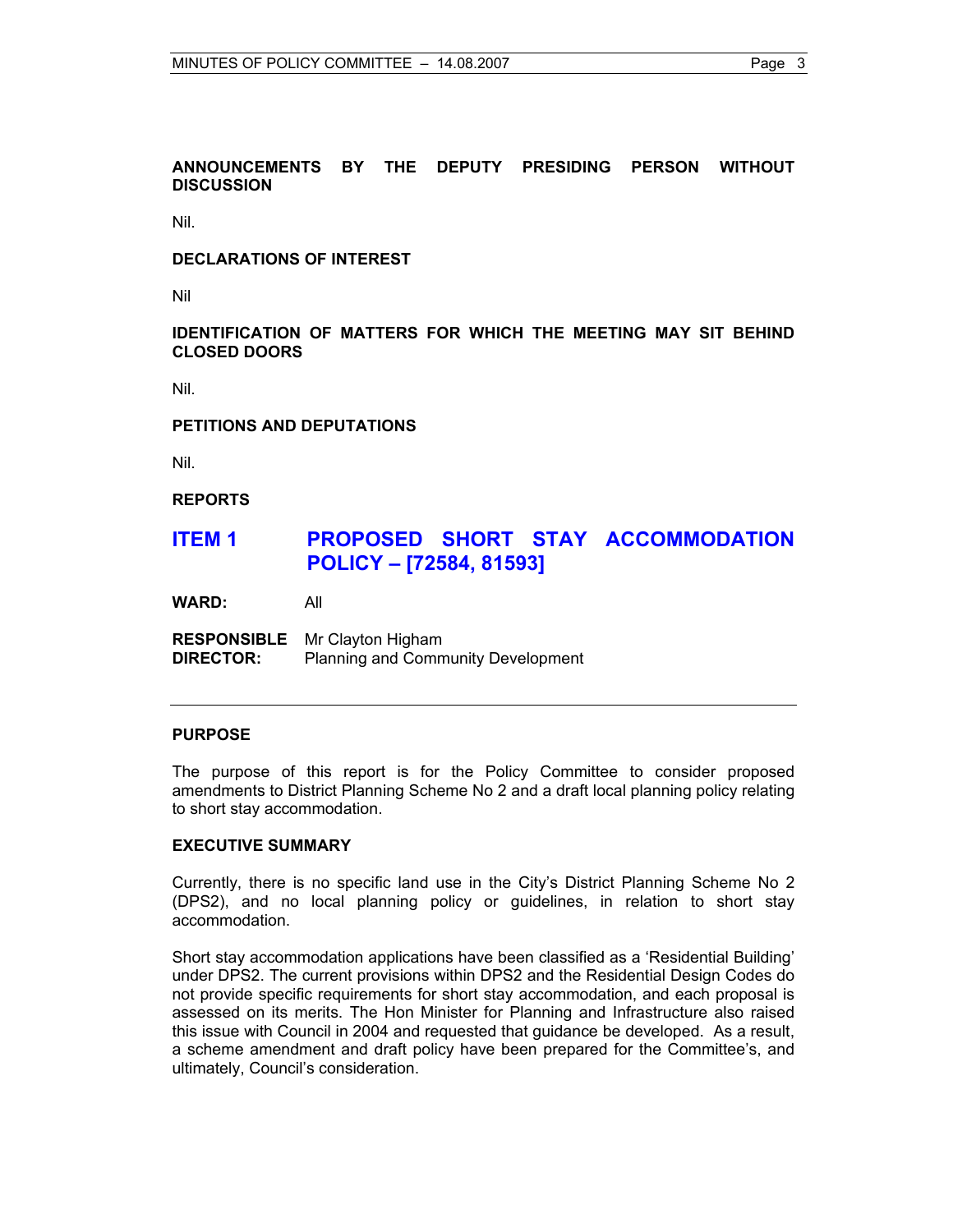A draft scheme amendment and policy were presented to Council at its meeting of 19 September 2006, where it resolved to defer the matter, pending further consideration by the Policy Committee. Subsequent decisions by the State Administrative Tribunal have resulted in a need to reassess the approach to this matter.

It was considered desirable to implement a policy on short stay accommodation as soon as possible that was not reliant on a scheme amendment. However, it is apparent that a policy alone is not a suitable approach, and a scheme amendment to address the matter will also be required.

The proposed amendment to DPS2 seeks to provide a definition of short stay accommodation and in which zones such accommodation would be permitted. The draft policy aims to provide management parameters for the operation of short stay accommodation.

As the policy relies on changes to DPS2, the policy would not be implemented until the scheme amendment is finalised.

#### **BACKGROUND**

DPS2 currently has no definition for short stay accommodation. Proposals for short stay accommodation have been assessed as a 'Residential Building' or an 'Unlisted Use' for the purposes of DPS2.

Neither the DPS2 nor the Residential Design Codes provide specific development standards and requirements for a Residential Building.

A 'Residential Building' is a discretionary use within the Residential, Mixed Use, Business, Commercial and Private Clubs and Recreation zones.

Following an inquiry into the Mullaloo Tavern development, which did not have any adverse findings against the City, the Minister for Planning and Infrastructure recommended that a policy be put in place to guide the development of short stay accommodation. Specifically, the Minister recommended:

*"The introduction of measures to guide the development of short stay accommodation in those zones where such development is permissible. As a minimum, such measures should address the density of those forms of residential development for which there is currently no explicit density control."* 

Currently, the DPS2 is silent on issues of permitted density and the cut off between a dwelling and a residential building (or other forms of temporary accommodation), mostly occurs by virtue of the determination of what length of stay satisfies a reasonable test of being considered as permanent.

It could be stated that the DPS2 contains a 'gap' on this issue, however, it is notable that Council has received only two applications over the past two years for short stay accommodation outside the City Centre area. In these circumstances, which are effectively rare applications, Council is required to consider applications on merit rather than merely in relation to standards. That is, if standards were developed for all matters, including those which may only occur once or twice, the process would become inefficient and cumbersome.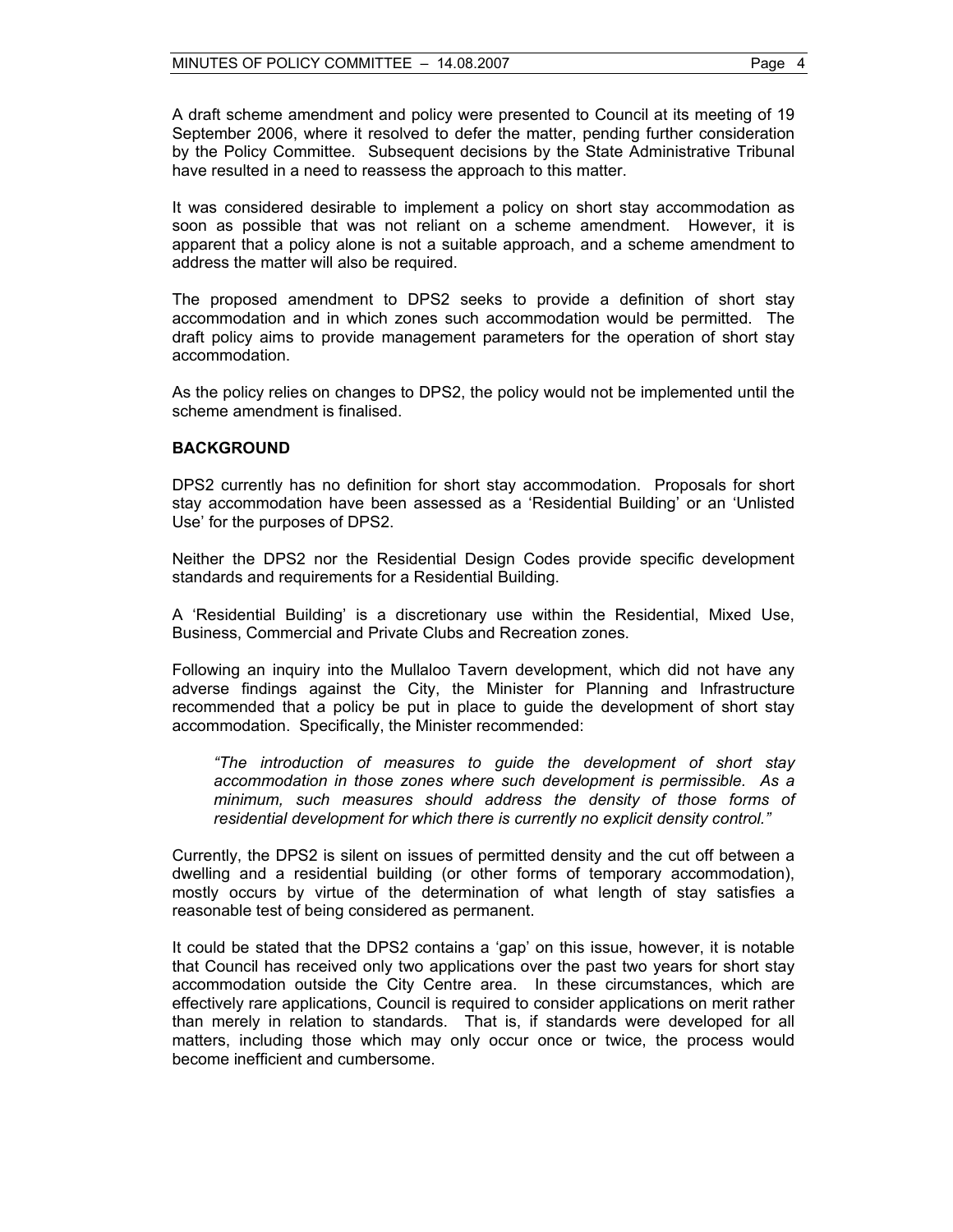Notwithstanding, the City has previously been advised that approximately 60-70 short stay accommodation uses may be operating within the City at present. A search of the internet indicates that there are houses that are being let out on a short-term basis. Although the presence of existing short stay accommodation should not impact upon the planning policy considerations, it should be acknowledged that the practice, to some extent, is already occurring in the residential areas.

The two applications referred to above are:

- $\triangleright$  3 Glenelg Place, Connolly. This proposal was to convert an existing medical centre into short stay accommodation. The proposal was refused by Council at its meeting of 26 April 2005. A subsequent appeal by the applicant to the State Administrative Tribunal was upheld, effectively reversing Council's decision.
- $\triangleright$  17 Foston Drive, Duncraig. This proposal is to utilise an existing residential dwelling for short stay accommodation. The proposal was refused at Council's meeting of 19 September 2006. Prior to this decision being issued, the applicant had already lodged an appeal to the State Administrative Tribunal, based on the 'deemed refusal' provisions of DPS2. This appeal was dismissed by the SAT in February 2007. Part of the ruling is shown below:

*"As the proposed short stay accommodation use does not involve residential development or any other development contemplated by the objectives and purposes of the Residential zone, it is not consistent with the objectives and purposes and is, therefore, not permitted. The application for review must be dismissed and the decision of the City to refuse development approval affirmed."* 

#### **Issues and options considered:**

#### Proposed Amendment to DPS2

The proposed amendment to DPS2 seeks to achieve the following:

- Define the meanings of 'temporary' and 'permanent' in the context of what constitutes a dwelling, versus what constitutes short stay accommodation. It is proposed that habitation for a period which exceeds 3 months is permanent occupation, while habitation under 3 months is temporary occupation,
- Provide a definition and use class for 'short stay accommodation',
- Reword the definition of a 'Residential Building' to clarify that the use relates to permanent accommodation for 7 or more persons.
- Provide a car parking standard for short stay accommodation at the rate of 2 bays for each short stay dwelling.

The above is proposed to be achieved by the following specific proposals: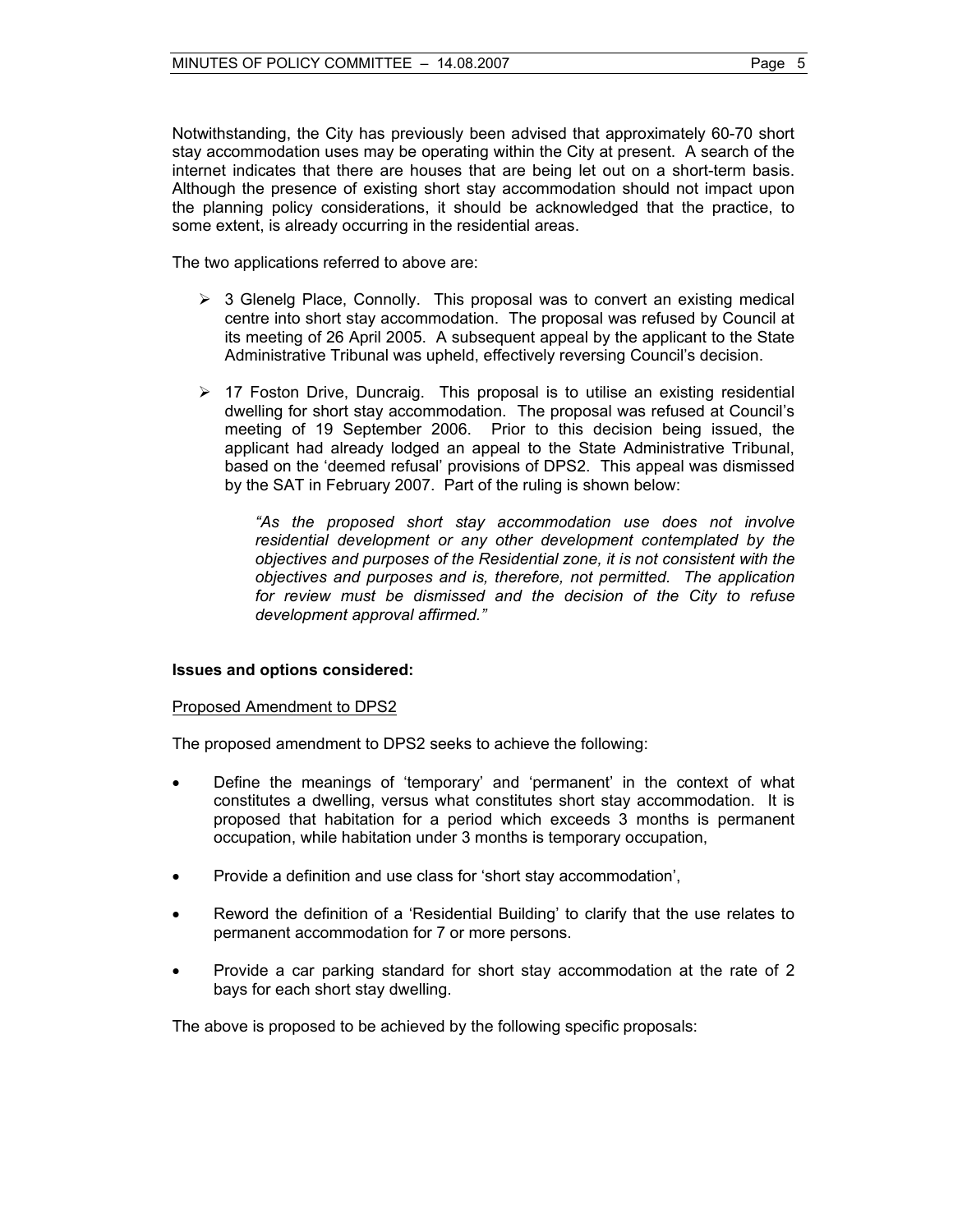## Dwelling Definition

The definition of "dwelling" by inserting the following words (shown in italics):

"has the same meaning as that set out in the Residential Planning (Design) Codes. *For the purpose of the definition of "dwelling" habitation for any period which is not less than a continuous period of 3 months is taken to be habitation on a permanent basis;";* 

## Short Stay Accommodation Definition and Use Class Permissibility

A definition of short stay accommodation is proposed to be included in DPS2 as follows:

"the use of a single house, grouped dwelling or multiple dwelling for the purposes of providing temporary accommodation to any person or persons; for the purpose of the definition of "short stay accommodation", temporary accommodation excludes any period of accommodation which exceeds a continuous period of 3 months;"

It is proposed that Short Stay Accommodation would be a prohibited ('X') use in the Special Residential, Service Industrial, and Rural zones, and a Discretionary ('D') use in the Mixed Use, Business, Commercial, and Private Clubs and Recreation zones, and a discretionary use requiring advertising ('A') use in the Residential zone.

#### Residential Building Definition

The definition of Residential Building is proposed to be amended to read:

"residential building" means a building or portion of a building together with rooms or outbuilding separate from such building incidental thereto; such building being used or intended, adapted or designed to be used for the purpose of human habitation permanently by 7 or more persons, who do not comprise a single family, but does not include a hospital or sanatorium, a prison, a hotel, a motel or a residential school;".

The proposed amendment to DPS2 is Attachment 1.

#### Draft Policy

The draft policy (Attachment 2) proposes guidelines for the locations and operation of short stay accommodation. The policy provides guidance with regard to the management and record keeping processes.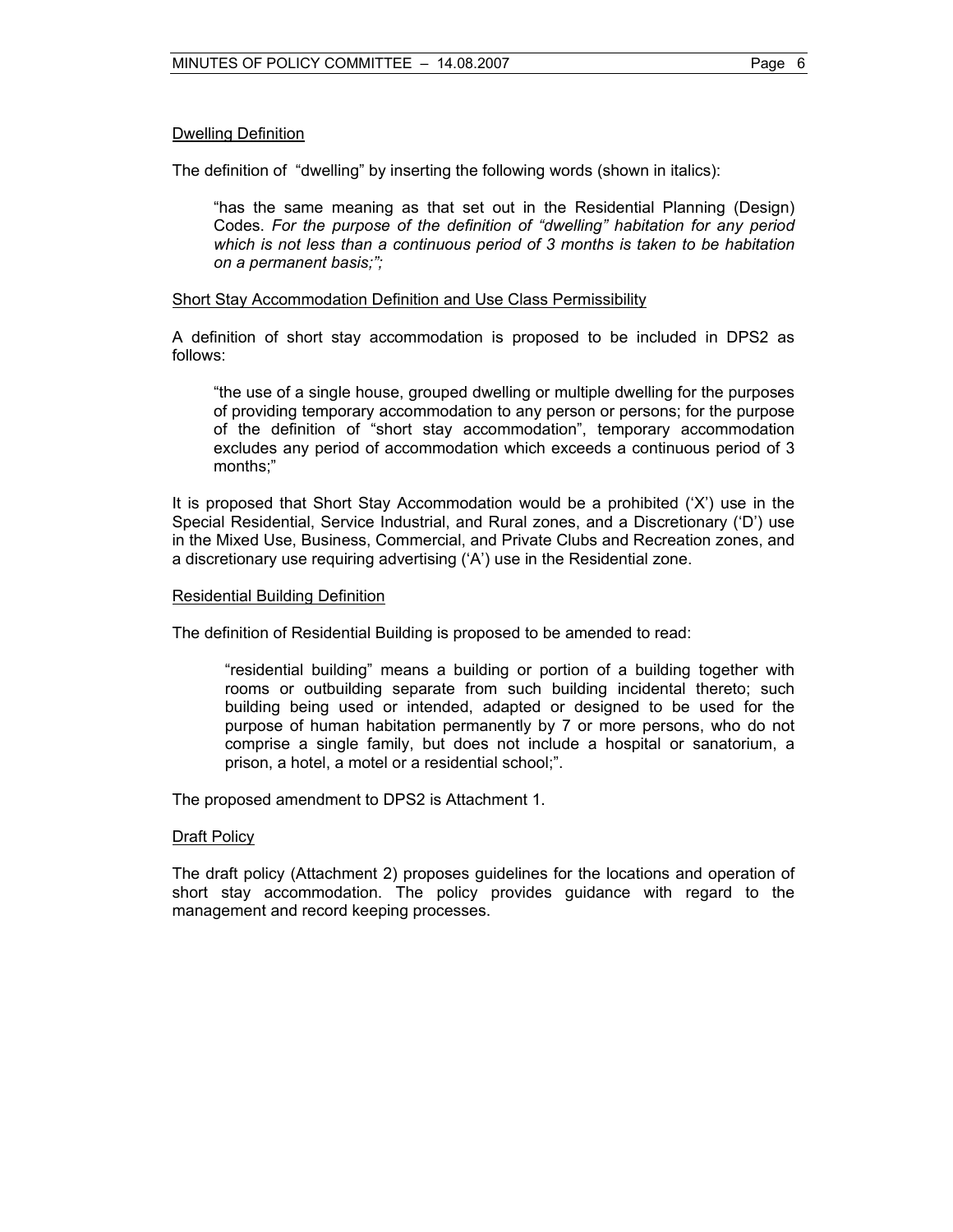## **Options**

In considering the draft scheme amendment and local planning policy, the Policy Committee can:

- Endorse the scheme amendment and policy and recommend it be presented to Council for consideration;
- Modify the draft scheme amendment and/or policy, and recommend it be presented to Council for consideration;
- Not endorse the scheme amendment or draft policy.

# **Link to Strategic Plan:**

Short stay accommodation may be used as tourist accommodation and therefore links with Strategy 3.2 (Lifestyle) of the City's Strategic Plan, which is intended to develop and promote the City of Joondalup as a tourist attraction.

## **Legislation – Statutory Provisions:**

#### Scheme Amendment

Part 5 of the Planning and Development Act 2005 enables Local Authorities to amend a Town Planning Scheme and sets out the process to be followed (Attachment 3 refers).

Should Council support the initiation of the proposed amendment for the purposes of public advertising, the proposed amendment is required to be referred to the Environmental Protection Authority (EPA) to decide whether or not a formal environmental review is required. Should the EPA decide that an environmental review is not required, upon the City's receipt of written confirmation of this from the EPA, the City advertises the proposed amendment for a minimum of 42 days.

Upon closure of the advertising period, Council considers all submissions received during the advertising period and resolves to either grant final approval to the amendment, with or without modifications, or refuse the amendment. The decision is then forwarded to the WAPC that makes a recommendation to the Minister for Planning and Infrastructure. The Minister can either grant final approval to the amendment, with or without further modifications, or refuse the amendment.

#### Draft Policy

Clause 8.11 of DPS2 outlines the provisions with respect to the preparation of local planning policies. Clause 8.11.1 enables Council to prepare a local planning policy in respect of any matter related to the planning and development of the scheme area.

Once the draft policy is prepared it is required to be advertised in accordance with Clause 8.11.3 by way of a notice published once a week for two consecutive weeks in a local newspaper giving notice where the draft policy may be inspected. The draft policy would also be advertised on Council's website. The specified period for advertising should not be less than twenty one (21) days.

As the draft policy is reliant on changes to the DPS2 (via the scheme amendment), the policy would not come into effect until the scheme amendment is finalised.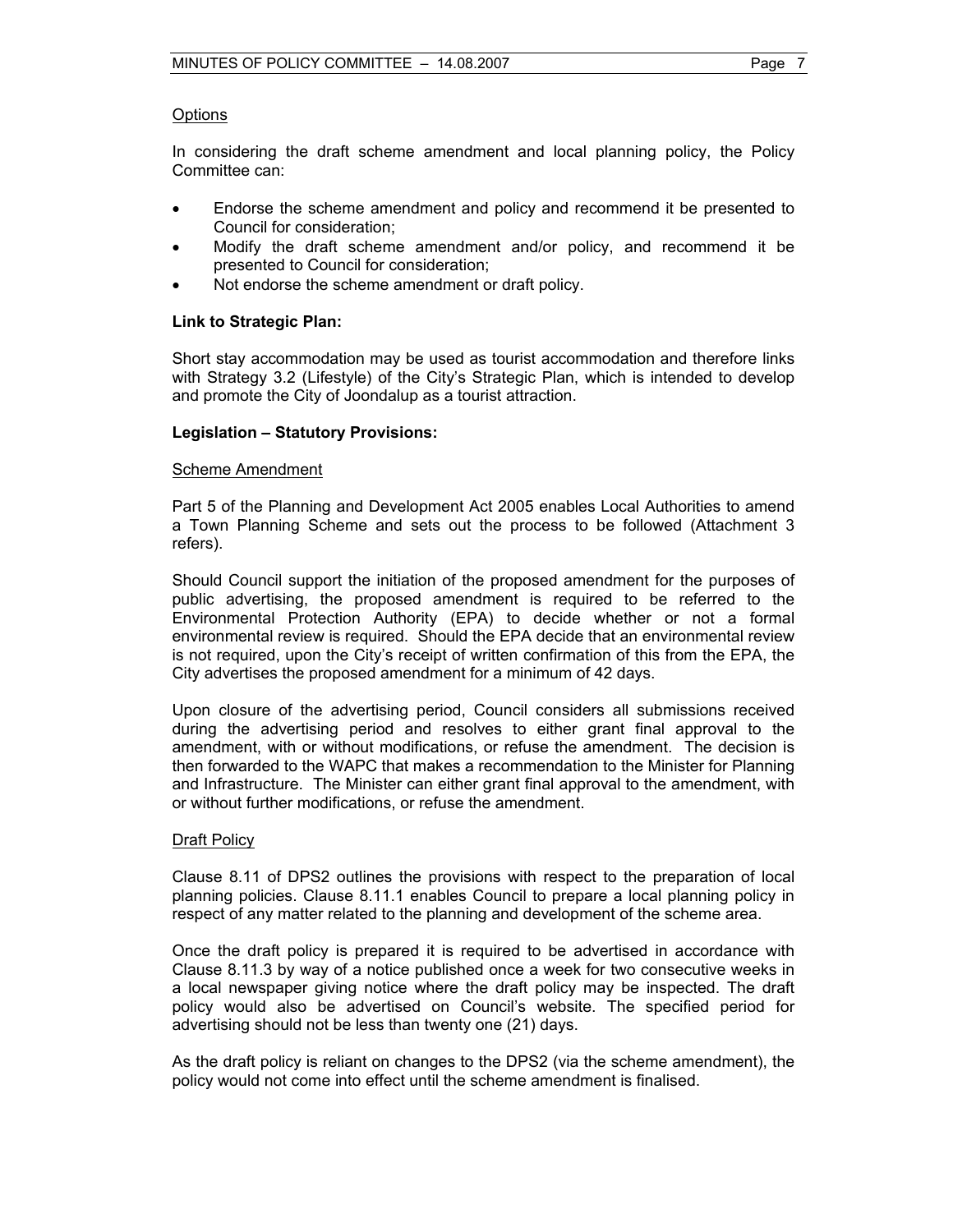#### **Risk Management considerations:**

Not applicable

## **Financial/Budget Implications:**

Not applicable

## **Policy implications:**

It is proposed to implement a new policy.

## **Regional Significance:**

Not applicable

#### **Sustainability implications:**

The proposed short stay accommodation policy could (if adopted) support tourism by providing alternative accommodation choices.

#### **Consultation:**

Should Council endorse advertising of the draft policy and scheme amendment, it is proposed that they be advertised concurrently for a period of 42 days. A notice would be published in the local newspaper for two consecutive weeks, and a notice would also be placed on the City's website.

#### **COMMENT**

#### Draft Scheme Amendment

Currently, the terms 'temporary' and 'permanent' when used in the definitions of 'dwelling' and 'residential building' are not defined. The draft scheme amendment will provide clarity to this issue.

- $\triangleright$  A 'dwelling' will be permanent accommodation for a family or up to 6 people who are not a single family.
- $\triangleright$  A 'residential building' will be permanent accommodation for 7 or more people who are not a single family.
- $\triangleright$  Short stay accommodation will be temporary accommodation.
- $\triangleright$  Amending the objectives of the Residential Zone within DPS2 to acknowledge that short stay accommodation may be considered in the Residential Zone.

In terms of the permissible locations for short stay accommodation, the residential zone is likely to have the largest potential impacts on the adjoining areas. Therefore, it is considered appropriate that short stay accommodation be an 'A' use in DPS2. This means that any application will require mandatory public advertising.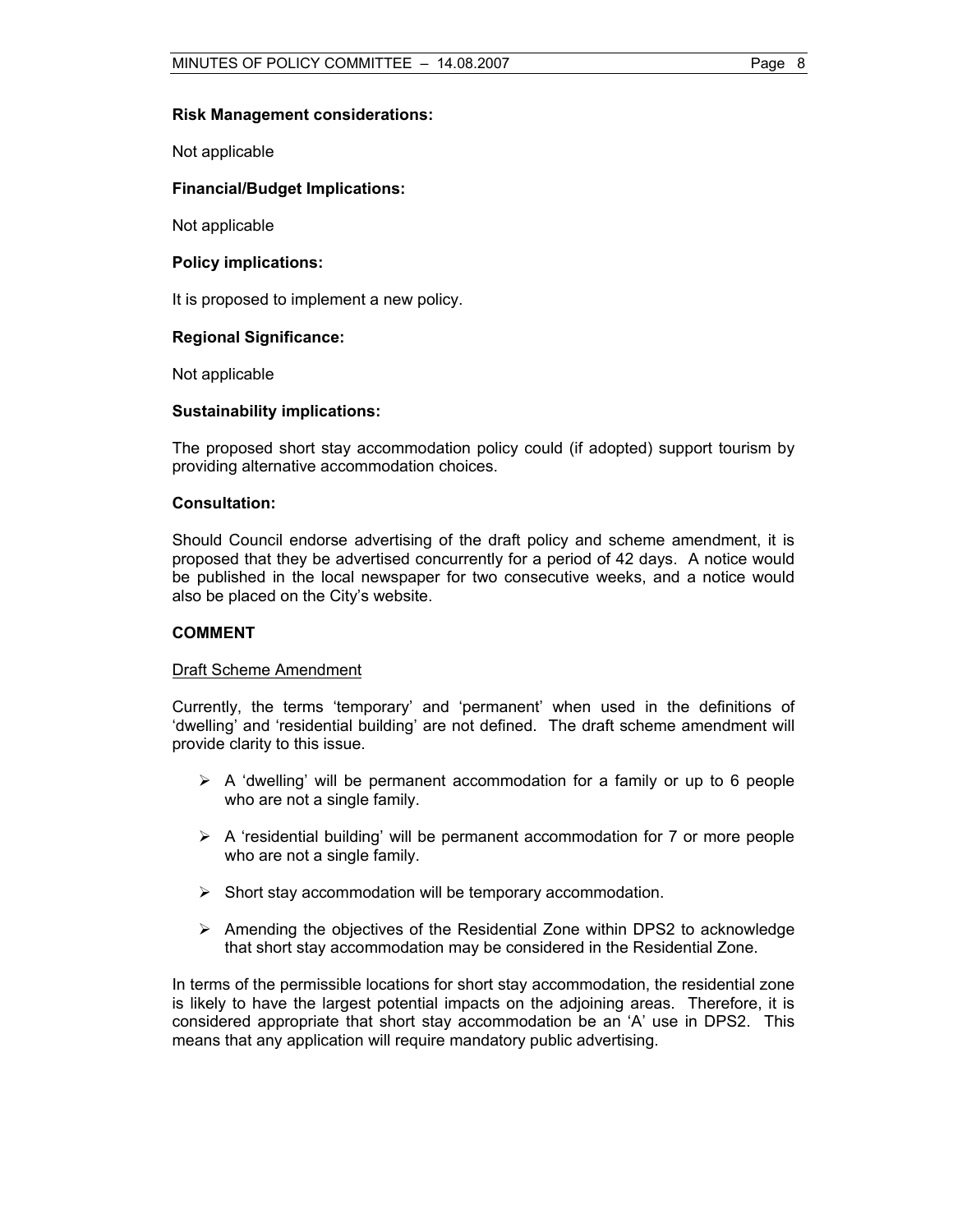# Draft Policy

The policy will address:

- $\triangleright$  The management of the accommodation, including submission of a Management Plan. This includes requiring appropriate documentation to be kept by the proprietor of the accommodation, and the submission of a plan detailing how the accommodation will be managed, operated, and maintained.
- $\triangleright$  Measures to reduce the potential amenity conflicts between proposed short stay accommodation and grouped or multiple dwellings on the same lot.
- $\triangleright$  The requirement for the annual renewal of any planning approval issued where short stay accommodation is located in or abutting the Residential Zone, or where short stay accommodation is located on the same site as residential dwellings.
- $\triangleright$  Consideration of the relative merits and compatibility of the proposal with the surrounding areas, in terms of the provision of car parking, traffic generation, and location close to complementary and supporting uses.

## Location of Short Stay Accommodation

In supporting the position taken by Council to refuse the proposed short stay accommodation in Foston Drive, at the SAT hearings the City contended that the proposed use was not contemplated by the objectives of the Residential Zones as outlined in the District Planning Scheme. SAT supported this view and the refusal of the application was upheld. Therefore, this decision would indicate that on the current wording of DPS2, short stay accommodation should not be approved in the Residential Zone.

It is a possible course of action that Council confirms a position not to permit short stay accommodation in the Residential Zone. Conversely, the wording of DPS2 could be amended to allow consideration of short stay accommodation in the Residential Zone.

Where short stay accommodation is proposed in a residential area, it is problematic to provide specific locational parameters as to where the use will be considered suitable, as it is difficult to establish that one residential property is more suited to short stay accommodation, from an amenity point of view, than another. On this basis, it is considered that the management and operation of the short stay accommodation is the important consideration in protecting the amenity of adjoining owners, which is addressed in the draft policy. Notwithstanding, as a measure of the impact on amenity, short stay accommodation should not be generating more car parking or traffic than would normally be expected from adjoining residential properties.

# **ATTACHMENTS**

| Attachment 1 | Draft Scheme Amendment                  |
|--------------|-----------------------------------------|
| Attachment 2 | Draft Policy - Short Stay Accommodation |
| Attachment 3 | Scheme amendment flowchart              |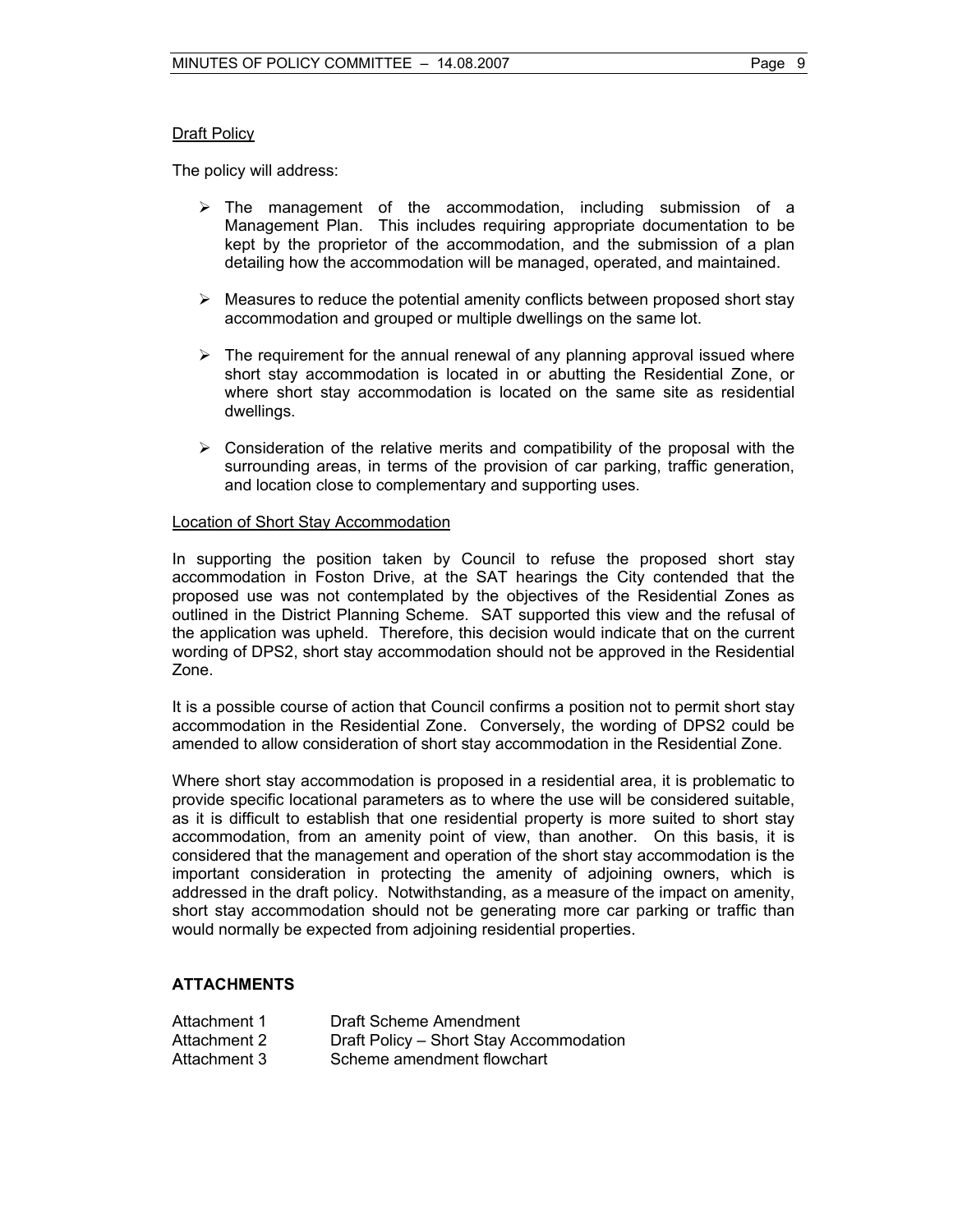## **VOTING REQUIREMENTS**

Simple majority

#### **OFFICER'S RECOMMENDATION**

That the Policy Committee ENDORSES the draft Scheme Amendment and Local Planning Policy – Short Stay Accommodation as shown in Attachment 1 and 2, and RECOMMENDS that Council:

- 1. Pursuant to Part 5 of the Planning and Development Act 2005, CONSENTS to initiate Amendment No 36 to the City of Joondalup District Planning Scheme No. 2, for a period of 42 days, in accordance with Attachment 1 to this Report;
- 2. Prior to the advertising period commencing, FORWARDS the proposed amendment to the Environmental Protection Authority in order to decide if an environmental review is required;
- 3. ADVERTISES the draft Local Planning Policy Short Stay Accommodation, concurrently with Amendment No 36.

The Director Planning and Community Development provided an overview of the proposed policy. Discussion ensued, with a number of questions being raised.

In relation to a query regarding density, the Committee was advised that the proposed changes do not alter the current residential densities applying to sites. This is because the definition of short stay specifically relates to the 'use' of buildings, not the density of their construction. It was noted that the District Planning Scheme could be amended to make this relationship more explicit, however it would have no operational impact.

**MOVED Mayor Pickard SECONDED Cr Fishwick that the Policy Committee ENDORSES the draft Scheme Amendment and Local Planning Policy – Short Stay Accommodation as shown in Attachment 1 and 2, and RECOMMENDS that Council:** 

- **1. Pursuant to Part 5 of the Planning and Development Act 2005, CONSENTS to initiate Amendment No 36 to the City of Joondalup District Planning Scheme No. 2, for a period of 42 days, in accordance with Attachment 1 to this Report, subject to the insertion of a provision that any consideration for the application of the policy be referred to Council for determination when the site is in or abutting a residential zone;**
- **2. Prior to the advertising period commencing, FORWARDS the proposed amendment to the Environmental Protection Authority in order to decide if an environmental review is required;**
- **3. ADVERTISES the draft Local Planning Policy Short Stay Accommodation, concurrently with Amendment No 36.**

#### **The Motion was Put and CARRIED (3/2)**

**In favour of the Motion:** Crs Hollywood, and Fishwick, Mayor Pickard **Against the Motion:** Crs Magyar and Macdonald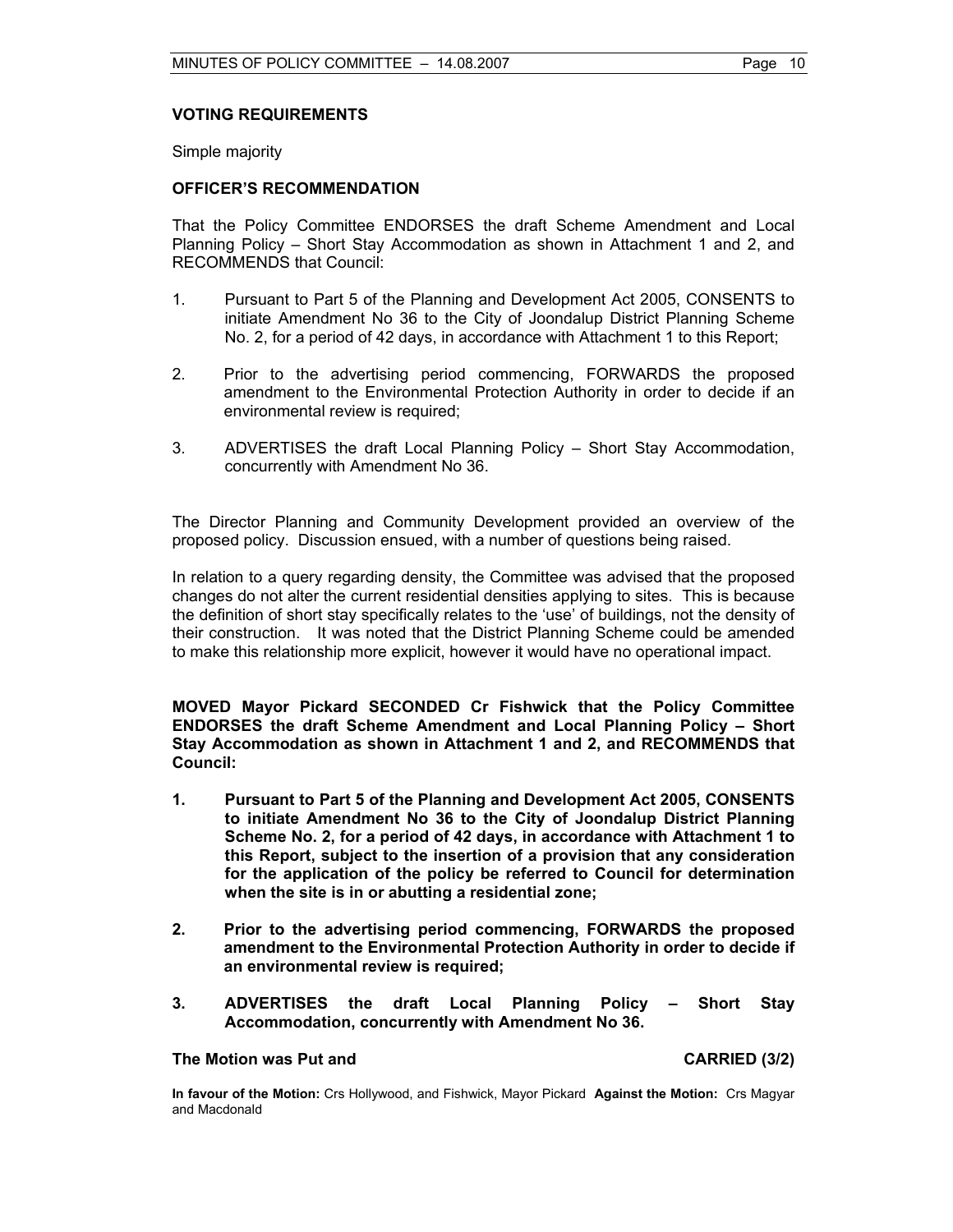# **ITEM 2 PROPOSED AMENDMENTS TO POLICY 7-5 - ALFRESCO DINING – JOONDALUP CITY CENTRE – [03360**]

**WARD:** All

**RESPONSIBLE** Mr Clayton Higham **DIRECTOR:** Planning and Community Development

## **PURPOSE**

The purpose of this report is for the Policy Committee to consider amendments to the City's Policy 7-5 Alfresco Dining – Joondalup City Centre.

#### **EXECUTIVE SUMMARY**

Amendments the Liquor Licensing Act 1988 have recently come into effect. Changes have included the potential for restaurants to request a liquor licence to allow consumption of alcohol without an accompanying meal. This option was previously limited to 20% of the premises under a special permit.

These changes have the potential for applications to be received for patrons to consume alcohol without a meal in alfresco areas. Policy 7-5 is currently silent on the activity of drinking alcohol without a meal. Policy 7-5 could be expanded to cover alfresco activities associated with all licensed premises within the City, and allow the consumption of alcohol without a meal, subject to patrons sitting on chairs at tables. Clarification of Policy 7-5 in terms of its application and planning approval requirements would also be of benefit.

*It is recommended that the Policy Committee recommends that Council supports the proposed amendments to Policy 7-5 to enable initiation of public advertising for a period of 21 days.* 

#### **BACKGROUND**

The City adopted an Alfresco Dining Policy in 1994 to guide dining in public spaces such as footpaths, principally as an extension of existing restaurants and cafés. The Policy reflected the desire for operators to be able to provide patrons in the City centre with outdoor areas. It was also necessary to ensure the appropriate use of public space for pedestrians and other users with respect to access, safety and aesthetics whilst maintaining the amenity of adjacent properties.

The Policy has been reviewed three times since its inception. Policy 7-5 Alfresco Dining – Joondalup City Centre has applied since October 2005. Notwithstanding the title of the policy, it applies to the whole of the City of Joondalup.

The City also adopted a Trading in Public Places Local Law at this time that deals with the environmental health aspects of outdoor dining.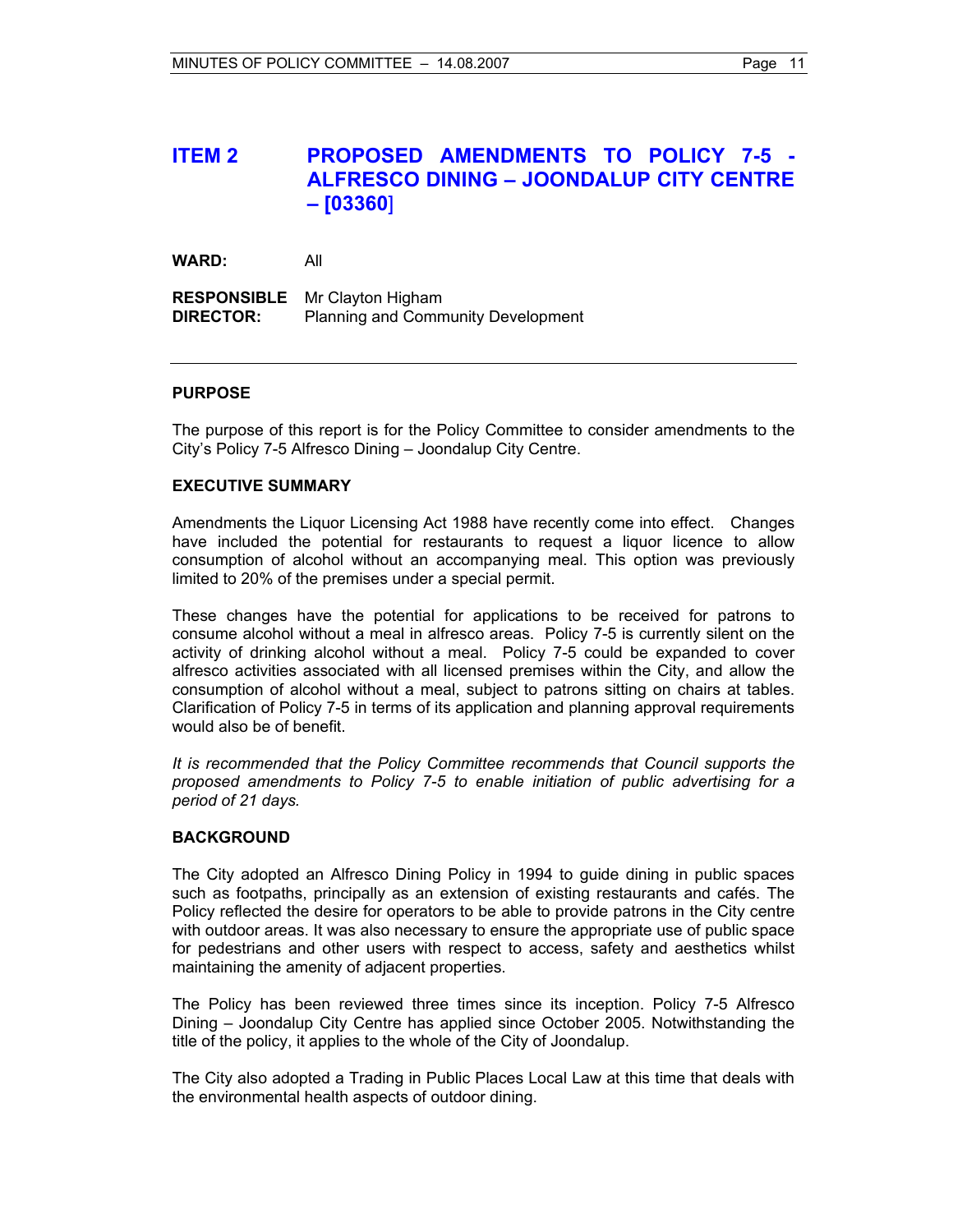# **DETAILS**

## Changes to the Liquor Control Act

The Department of Racing, Gaming and Liquor issues licences for the serving and consumption of liquor. The Department recently reviewed and amended the Liquor Licensing Act 1988 (the Act), which is now called the Liquor Control Act 1988. A number of changes were made to the Act in response to community and industry input that sought greater diversity and innovation for local consumers and tourists.

One of the changes includes the expansion of opportunities for patrons of eating premises (restaurants and cafes) to consume alcohol without the need to have an accompanying meal, as long as they are seated at tables or fixed structures used as tables for eating food. This opportunity was previously limited to 20% of the premises. While the changes to the Act do not place a limit on the extent of premises that could have drinking-only patrons, a restaurant must still primarily and predominantly consist of the regular supply of meals to customers, seated at chairs and tables. A special licence, known as an Extended Trading Permit (ETP), is required to be issued. The change has implications for the City's assessment of alfresco activities and amendments are proposed to address this.

## Proposed Amendments to Policy 7-5 Alfresco Dining

A summary of the proposed amendments is provided below:

- Amending the title of the Policy to cover all alfresco activities in the City of Joondalup;
- Amending the definition of 'alfresco dining' to 'alfresco activities' to include the consumption of alcohol in outdoor areas, when seated at chairs and tables; and
- Clarification of approval requirements, and improvement to the wording of the document.

#### **Issues and options considered:**

The options available to Council are:

- Adopt the draft amendments to Policy 7-5
- Refuse to adopt the proposed amendments to Policy 7-5
- Adopt the draft amendments to Policy 7-5, with modifications.

#### **Link to Strategic Plan:**

The following objectives and strategies in the City's Strategic Plan 2003-2008 are applicable to this report.

- Objective 3.2 To develop and promote the City of Joondalup as a tourist attraction.
- Strategy 3.2.1 Create and promote cultural tourist attractions.
- Objective 3.1 To develop and maintain the City of Joondalup's assets and built environment.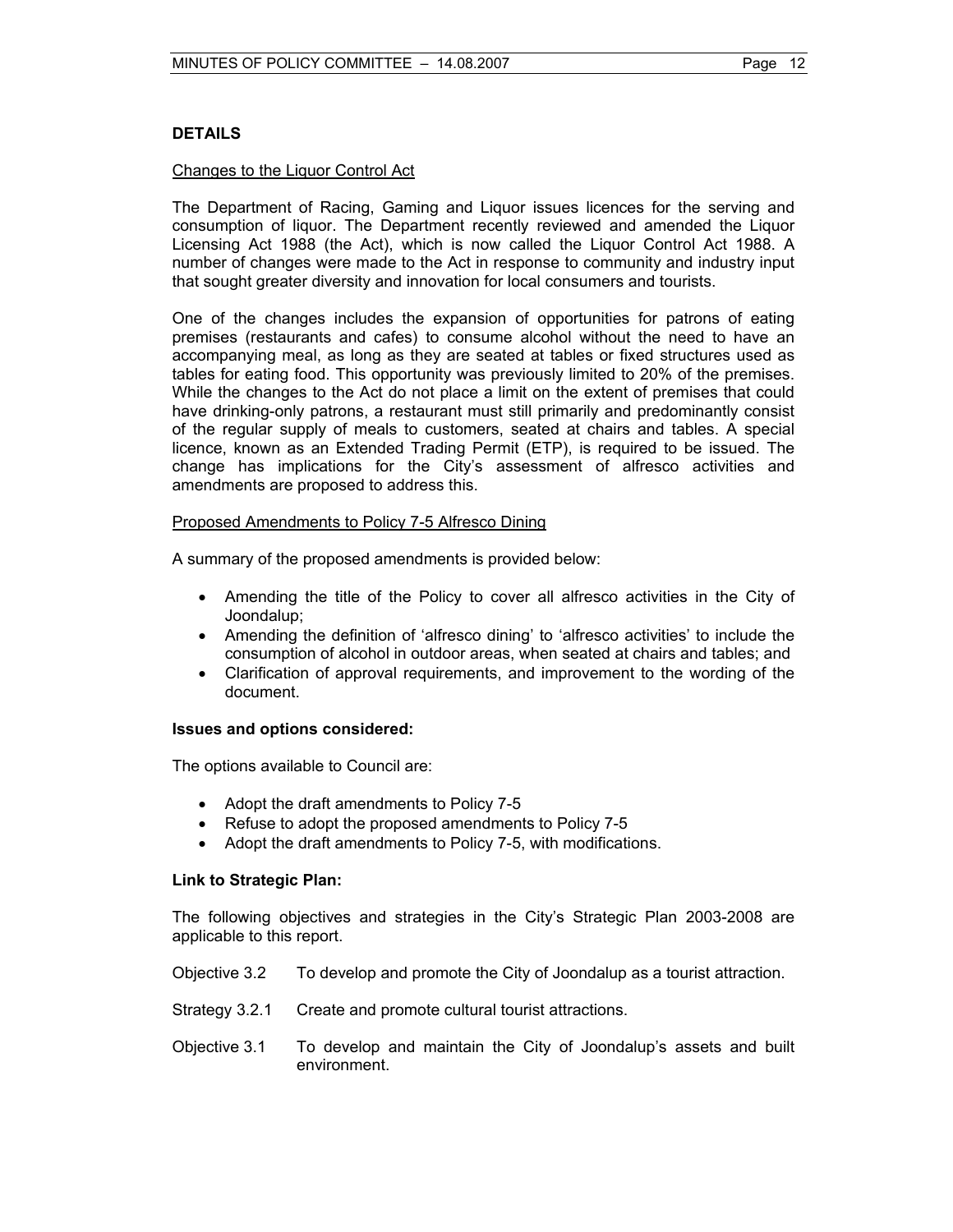Strategy 3.1.2 Facilitate the safe design, construction and approval of all buildings and facilities within the City of Joondalup.

## **Legislation – Statutory Provisions:**

Clause 8.11 of the City of Joondalup's District Planning Scheme No 2 enables Council to prepare, amend and add to local planning policies that relate to any planning and development matter within the Scheme area.

Should Council adopt a draft or amendment to a policy, the proposal is required to be advertised for a period of not less than twenty one (21) days. Advertising is undertaken by way of a notice published once a week for two consecutive weeks in a local newspaper, as well as on the City's website, giving notice where the draft policy or amendment may be inspected.

#### **Risk Management considerations:**

Not applicable

## **Financial/Budget Implications:**

Not applicable

## **Policy implications:**

Not applicable

## **Regional Significance:**

Not applicable.

# **Sustainability implications:**

Not applicable

## **Consultation:**

In the event that Council adopts the draft amendment to the policy for advertising, it is recommended that the proposal be advertised for a minimum period of twenty one (21) days. Upon completion of advertising, Council is required to consider all submissions and proceed to either adopt or refuse the amendment to the policy.

# **COMMENT**

# Proposed Amendment to Policy 7-5

The amended liquor laws provide the opportunity for restaurants, subject to the issue of a special licence, to serve alcohol without a meal to patrons. Policy 7-5 does not currently cover this activity. It is considered that this activity will not have any adverse impact on the alfresco environment, and it is therefore proposed that the Policy definition of 'outdoor dining' be amended to include the consumption of alcohol in outdoor areas, when seated at chairs and tables. Attachment 1 shows all proposed tracked amendments to Policy 7-5.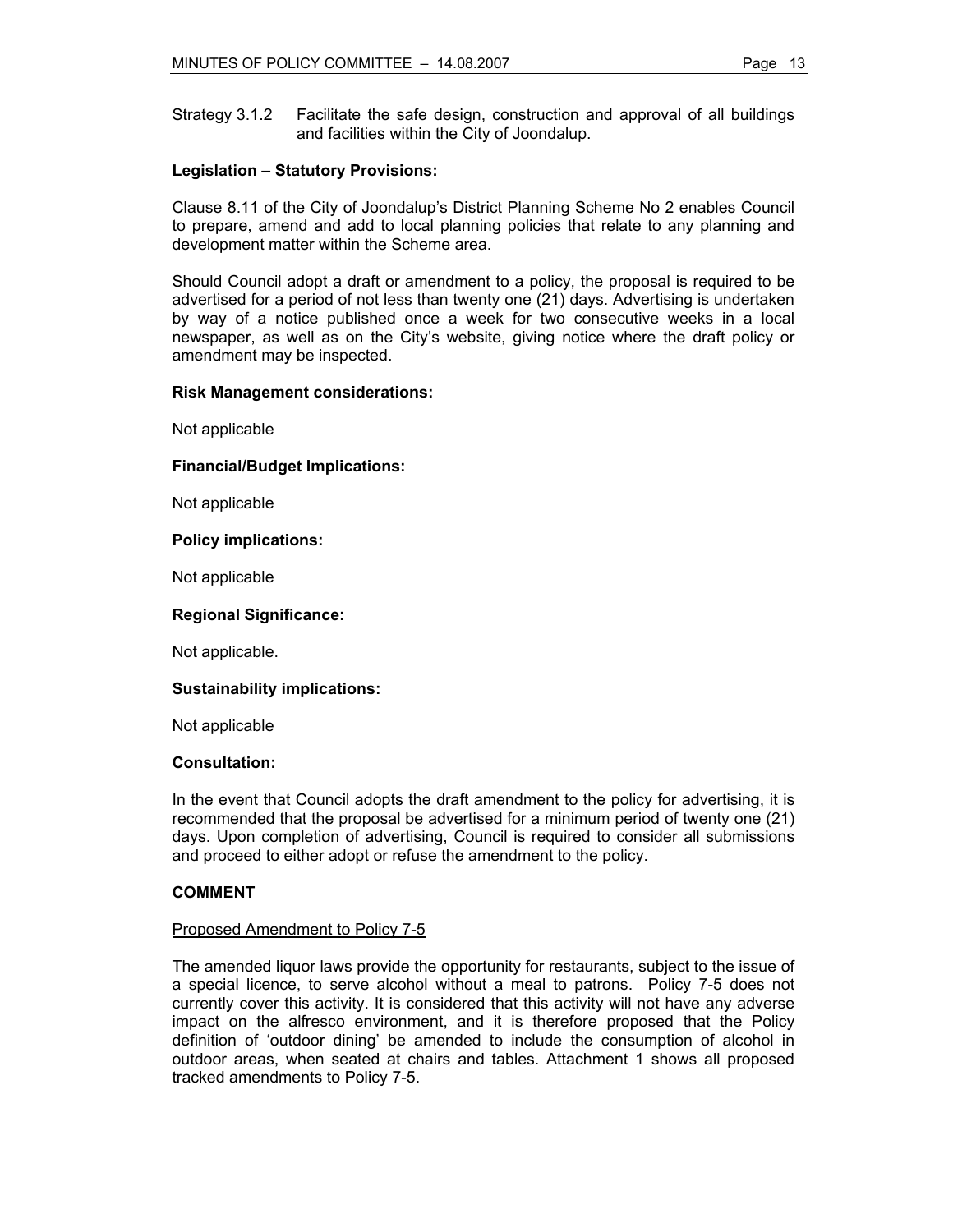It is noted that the proposed amendment to Policy 7-5 would also allow premises with other liquor licences (eg taverns) to request approval for alfresco activities, whether that be for dining or the provision of alcohol without a meal. As with restaurants, however, the Policy would require patrons to be seated at chairs and tables.

#### Liquor Licence conditions

Applications for liquor licences are required to be issued with a Certificate of Local Planning Authority (known as a 'Section 40') and a Certificate of Local Heath Authority ('Section 39') from the local authority, to ensure the application is in accordance with the planning and health requirements. ETPs are generally forwarded to the City for comment prior to issuing. The City can impose appropriate conditions on the Section 39 and 40 certificates, and the Department determines whether it applies these conditions to a licence or permit. These procedures will not alter under the amended Act.

Conditions suggested by the City could include such issues as a limit on the number of patrons, car parking provisions and hours of operation. Under the Liquor Control Act, if there is disparity between the conditions of the licence or permit issued by the Department and any other legislation, such as planning scheme provisions, the more onerous of the conditions imposed under these legislations applies.

Under an ETP issued for drinking only patrons, the predominant land use will still need to apply. A restaurant, café, tavern or hotel therefore needs to be the predominant use of the licensed premises, which could include the alfresco areas. For example, an ETP relating to a tavern use would need to be associated with a tavern use approval. In this way, restaurants and cafes could not become defacto taverns as development approval from the City for a change of use would be necessary in the first instance before the City could support the ETP. Enforcement of this aspect would be from the Department, enforcing the conditions of the ETP, and from the City, enforcing the provisions of the planning scheme.

#### Other Proposed Amendments to Policy 7-5

The other proposed amendments to the Policy (as outlined in Attachment 1) are to improve and update the wording of the document, without altering the intent or provisions of the current Policy.

#### **Conclusion**

It is not considered that the consumption of alcohol without a meal in an alfresco area will have a negative impact on the adjoining areas if conducted in accordance with the revised policy. The proposed amendment to Policy 7-5 will clarify that the consumption of alcohol without a meal is acceptable in alfresco situations where patrons are seated at chairs and tables only. Public advertising of the proposal for a period of twenty one (21) days is recommended.

#### **ATTACHMENTS**

Attachment 1 Policy 7-5 - Alfresco Dining – Joondalup City Centre (tracked changes)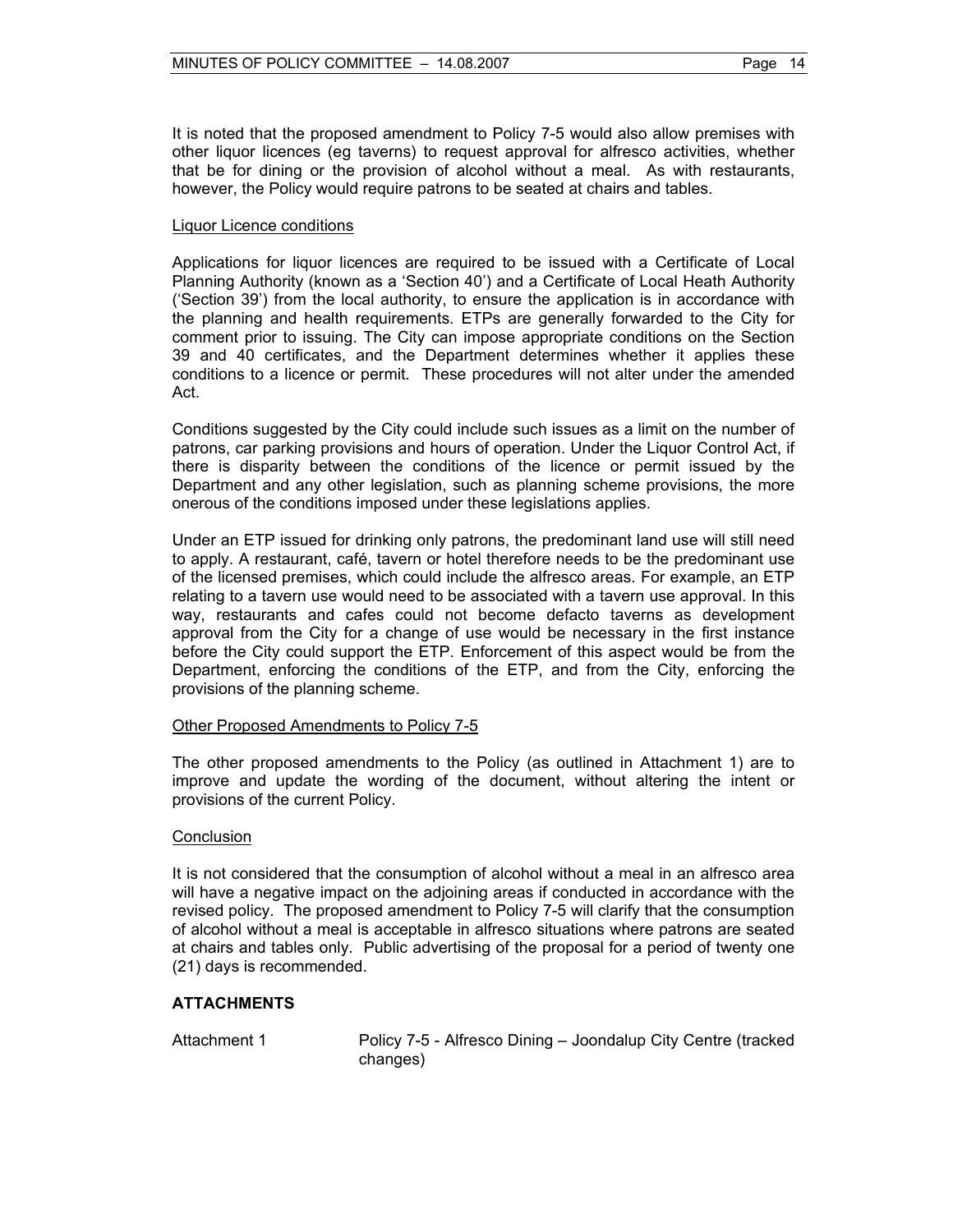# **VOTING REQUIREMENTS**

Simple Majority

The Chief Executive Officer advised it has become evident that this matter did not fall within the terms of reference of the Policy Committee, however at it had been listed on the agenda it was proposed that the Committee should consider the report. When the minutes of this Committee are submitted to Council, it will be noted that this item would normally be presented directly to Council.

The Director Planning and Community Development provided an overview of the report.

Discussion ensued.

**MOVED Cr Fishwick SECONDED Mayor Pickard that the Policy Committee RECOMMENDS that Council, in accordance with Clause 8.11 of the City of Joondalup's District Planning Scheme No 2, ADVERTISES the proposed modifications to the City's Policy 7-5 – Alfresco Dining Policy Joondalup City Centre, as shown in Attachment 1 to this Report, for public comment for a period of 21 days.** 

## **The Motion was Put and CARRIED (5/0) CARRIED (5/0)**

**In favour of the motion:**, Crs Hollywood, Magyar, Macdonald and Fishwick, Mayor Pickard

# **ITEM 3 PROPOSED MODIFICATION TO POLICY 3-2 - HEIGHT AND SCALE OF BUILDINGS WITHIN RESIDENTIAL AREAS – [08375]**

**WARD:** All

**RESPONSIBLE** Mr Clayton Higham **DIRECTOR:** Planning and Community Development

# **PURPOSE**

The purpose of this report is for Council to consider the submissions received as a result of the advertising of a proposed modification to Policy 3-2 - Height and Scale of Buildings within Residential Areas.

# **EXECUTIVE SUMMARY**

Policy 3-2 - Height and Scale of Buildings within Residential Areas provides guidelines for the assessment of building height for planning and building proposals in residential areas. The policy was initially prepared in response to community concern regarding the impact of large dwellings on surrounding properties.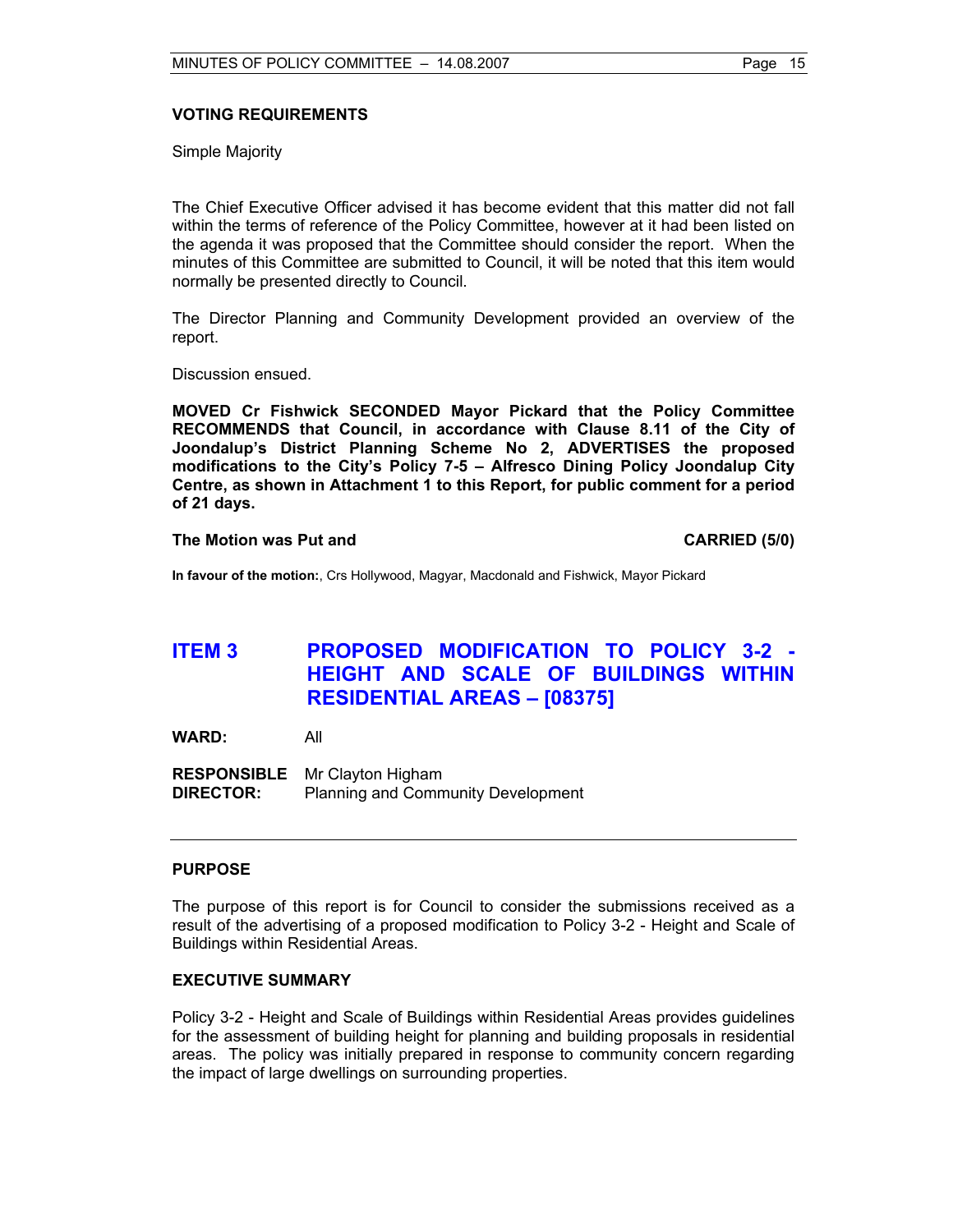A review of the policy has revealed that its wording could be clarified in order to improve its alignment with the provisions of Council's Town Planning delegations. The intention of the modification is not to extend or alter the extent of delegation powers.

The draft modification was advertised for a period of 21 days and four submissions of objection were received. The submissions indicate concern that the proposed changes to the policy will remove the protection for homeowners in regard to the height and scale of new buildings, and will also remove Council's decision-making ability in relation to Policy 3-2.

As the proposed modification does not alter the technical provisions of the policy or the current procedures in terms of how planning applications are determined, it is considered that the issues raised in submissions would not affect it proceeding. It is recommended that the proposed modification to the policy be adopted for final approval.

# **BACKGROUND**

Council at its meeting held on 27 February 2007 considered this item and resolved:

- *"1 In accordance with Clause 8.11 of the City of Joondalup District Planning Scheme No. 2, ADVERTISES a proposed modification to Policy 3-2 Height and Scale of Buildings within Residential Areas, forming Attachment 1 to this Report for public comment for a period of twenty one (21) days;*
- 2 NOTES that on completion of advertising the matter will be the subject of *additional consideration by the Council."*

Council first adopted the policy in March 1998 (DP78-03/98 refers) and it was referred to at that time as Policy G3-17. The policy was further amended in April 2000 (CJ086- 04/00).

A review of the City's Corporate Policy Manual was undertaken in June 1999 (CJ213- 06/99 refers) and in October 2005 (CJ206-10/05 refers), which re-numbered the policy to 3.1.9 and 3-2 respectively.

Policy 3-2 - Height and Scale of Buildings Within Residential Areas presently applies to all development in residential zones within the City, with the exception of areas in which building height and scale are otherwise addressed in structure plans prepared in accordance with Part 9 of the City's District Planning Scheme No 2 (DPS2).

Town Planning delegations have been reviewed on various occasions, with the assistance of a number of internal and external sources, most recently in July 2007. As a result there is an identified need to add clarity to the relationship between the delegations and the Policy.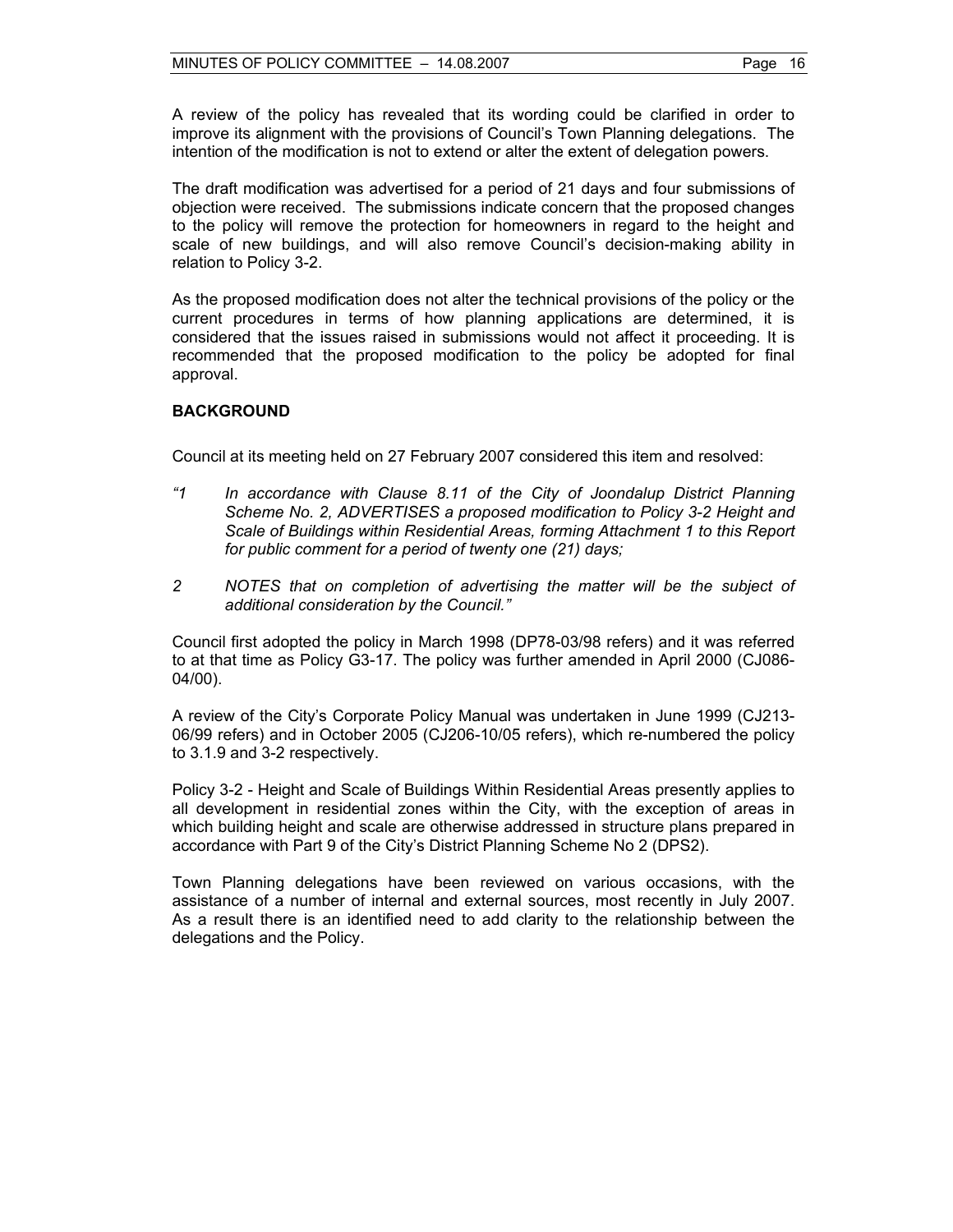# **DETAILS**

#### **Issues and options considered:**

#### Issues

Statement No. 4 of Policy 3-2 does not align with Council's current Town Planning delegations. Statement No. 4 (b) currently reads as follows:

*Applications which exceed the building threshold envelope shall be deemed to be noncomplying applications for which Council's development approval is required. Noncomplying applications shall be processed as follows:* 

- *(a) In cases in which notified landowners have raised no concerns or objections AND the application is supported by the Manager Approvals, Planning and Environmental Services, the application shall be processed under delegated authority;*
- *(b) In cases in which notified landowners have raised concerns or objections OR the application is not supported by the Manager Approvals, Planning and Environmental Services, the application is to be presented to Council for determination.*

The power to determine applications arises from the District Planning Scheme. The DPS also allows Council to delegate to officers the ability to determine certain classes of application. The current Town Planning delegations allow single houses, and up to ten grouped or multiple dwellings to be determined by officers. Therefore, in practice, there is no difference in how (a) and (b) above are implemented. Attachment 1 is the current Town Planning Delegations, and Attachment 2 outlines the proposed modification to the policy.

In considering this issue, Council can:

- Adopt the proposed modification for final approval;
- Adopt the proposed modification with modifications, for final approval;
- Refuse to adopt the proposed modification; or
- Defer consideration of the proposed modification.

#### **Link to Strategic Plan:**

The following objective and strategy in the City's Strategic Plan 2003-2008 is applicable to this report:

Objective 3.1 To develop and maintain the City of Joondalup's assets and built environment.

Strategy 3.1.2 Facilitate the safe design, construction and approval of all buildings and facilities within the City of Joondalup.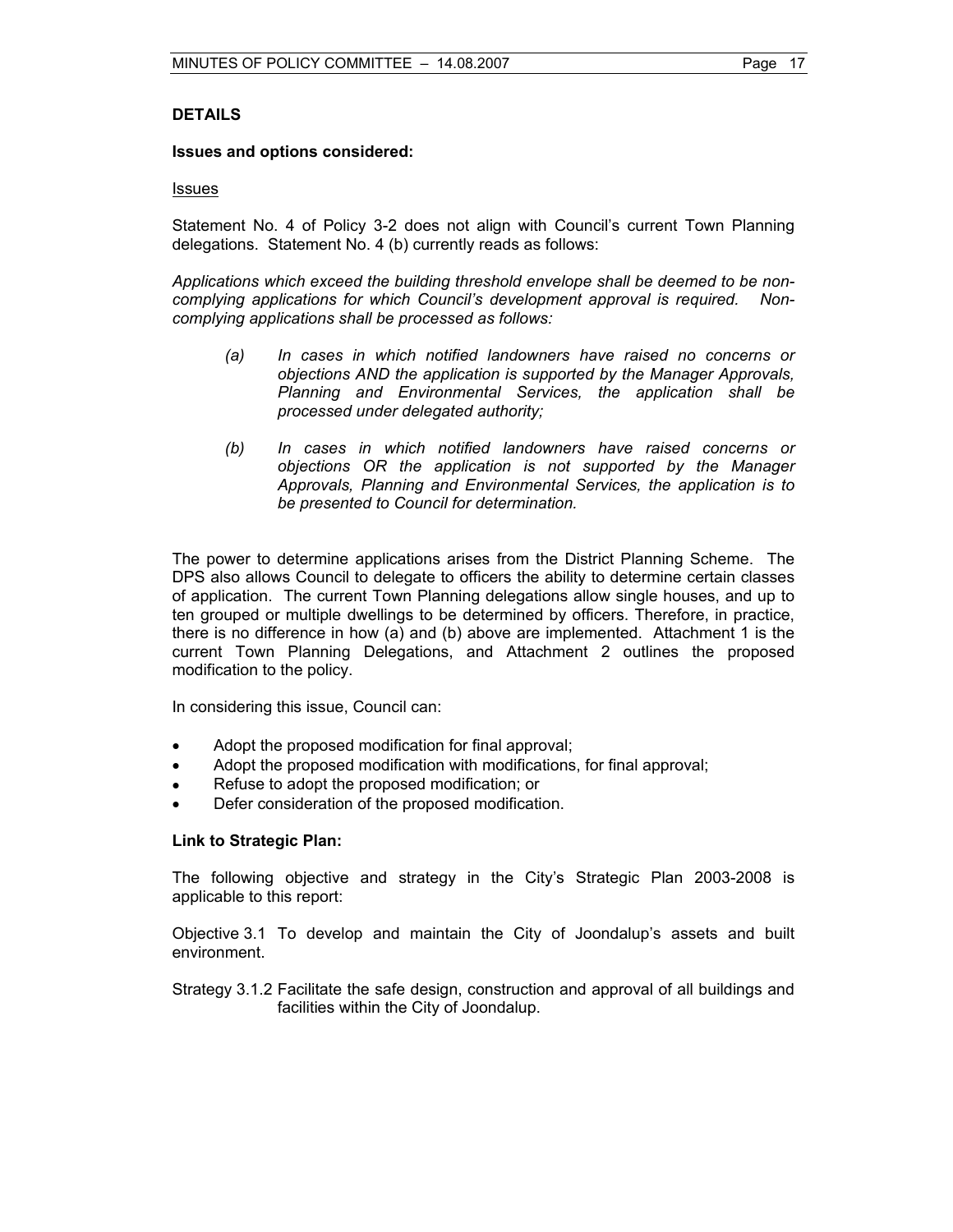## **Legislation – Statutory Provisions:**

Clause 8.11 of DPS2 outlines the provisions with respect to the preparation or modification to local planning policies.

Once the draft modification to a policy is prepared, it is required to be advertised in accordance with Clause 8.11.3 by way of a notice published once a week for two consecutive weeks in a local newspaper giving notice where the draft policy may be inspected. The draft modification to the policy is also be advertised on Council's website. The specified period for advertising should not be less than twenty one (21) days.

## **Risk Management considerations:**

Not applicable.

## **Financial/Budget Implications:**

Not applicable.

## **Policy implications:**

Not applicable.

## **Regional Significance:**

None. No change to the application of Policy 3-2 or associated approval processes is proposed.

# **Sustainability implications:**

Not applicable.

#### **Consultation:**

The draft modification to Policy 3-2 was advertised for a period of twenty one (21) days, with a notice placed in the local newspaper for two (2) consecutive weeks, and a notice placed on the City's website.

Four submissions of objection were received, set out in Attachment 3.

## **COMMENT**

#### Submissions

The four submissions received do not support the proposed modification, the main concerns being summarised as:

- The proposed changes to the policy will remove the protection for home owners in regard to the height and scale of new buildings;
- The proposed modification will remove Council's decision-making ability in regard to Policy 3-2.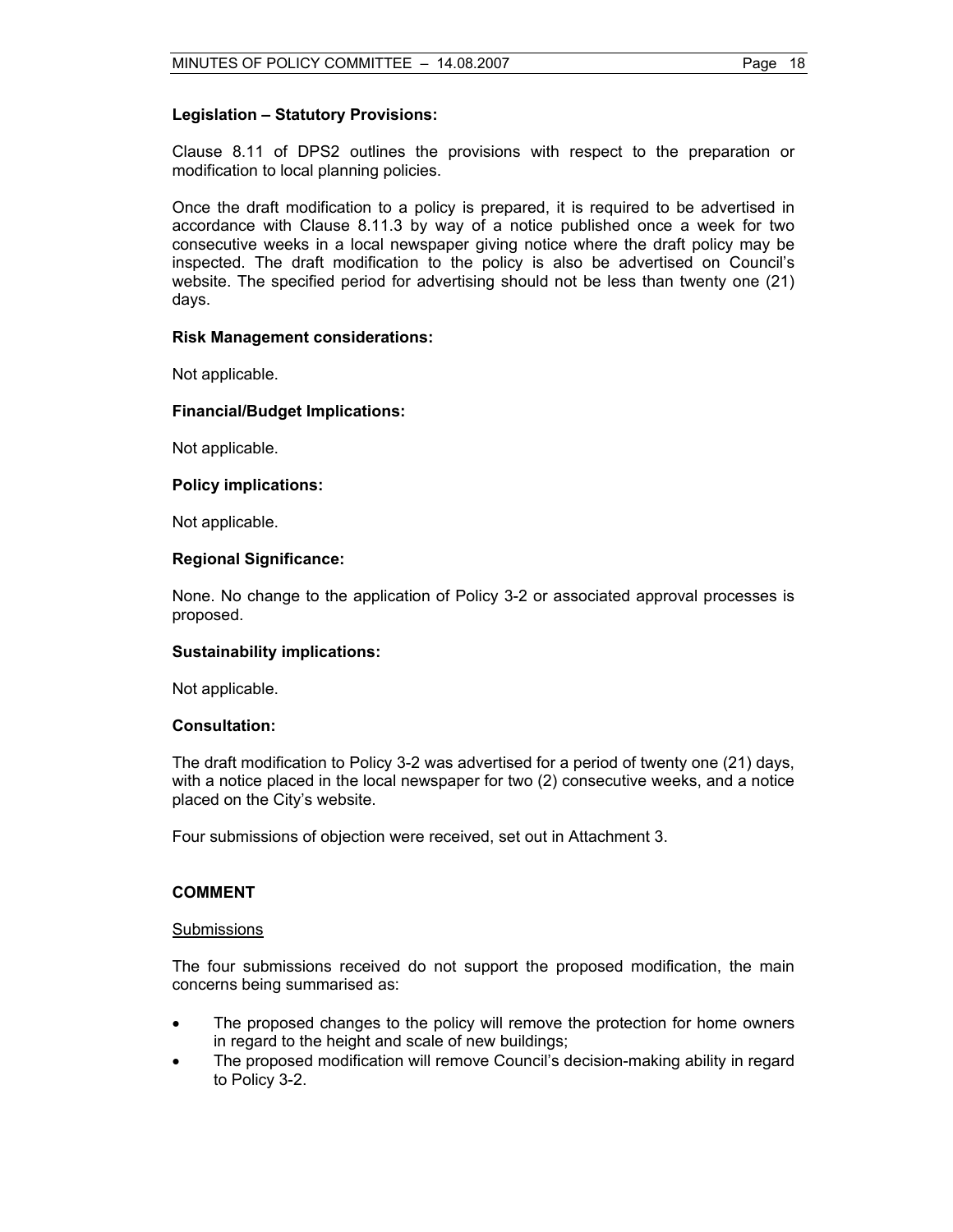## Proposed Modification to Policy 3-2

The policy (first drafted in 1998) contains a provision that does not align with that of Council's 2007 Town Planning delegations.

It is proposed to delete Sections 4(a) and 4(b) from Policy 3-2 and Statement 4 be modified to reflect the powers delegated under the DPS2, as follows:

*4 Applications which exceed the building threshold envelope shall be deemed to be non-complying applications for which Council's development approval is required. Non-complying applications shall be processed in accordance with the relevant Town Planning delegations, issued under Part 8.6 of the City's District Planning Scheme No.2.* 

The modified wording will reflect the City's current delegated operations when dealing with residential planning and building applications. The modification will also provide sufficient flexibility should Council resolve, at a future stage, to modify the Town Planning delegations.

The proposed modification will not alter the intent or technical provisions of the policy. The proposal will remove ambiguity that currently exists in relation to the process of determining development proposals that are considered under the policy. It is therefore recommended that Council grants final approval to the proposed modification to Policy 3-2.

# **ATTACHMENTS**

| Attachment 1 | <b>Town Planning Delegations</b>                           |
|--------------|------------------------------------------------------------|
| Attachment 2 | Tracked Changes - Policy 3-2 Height and Scale of Buildings |
|              | within Residential Areas.                                  |
| Attachment 3 | Schedule of Submissions.                                   |

#### **VOTING REQUIREMENTS**

Simple Majority

#### **OFFICER'S RECOMMENDATION**

That the Policy Committee RECOMMENDS that Council, in accordance with Clause 8.11 of the City of Joondalup District Planning Scheme No. 2, ADOPTS for final approval the proposed modification to Policy 3-2 Height and Scale of Buildings within Residential Areas, forming Attachment 1 to this Report.

The Director Planning and Community Development provided an overview of the report.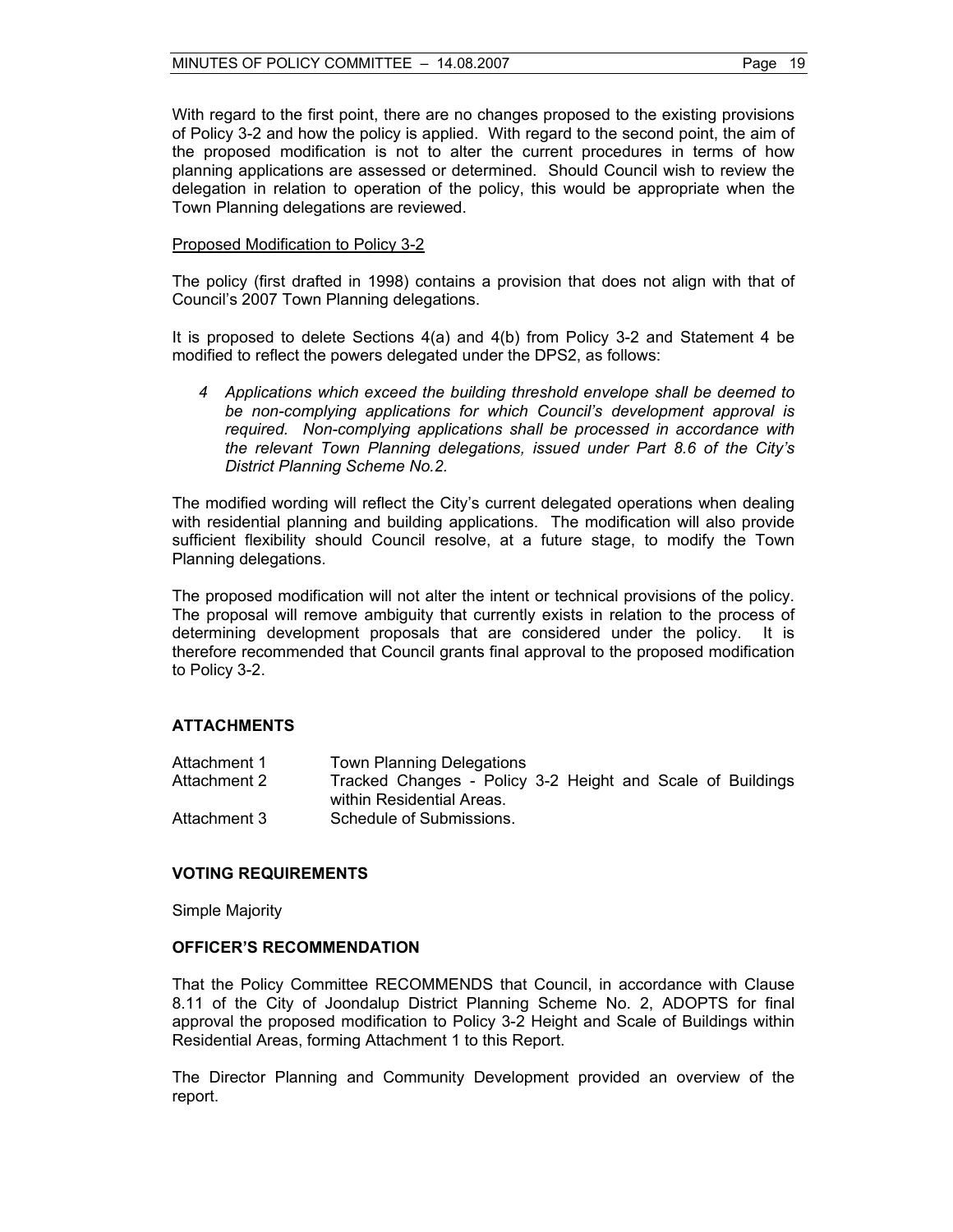Discussion ensued.

**MOVED Mayor Pickard SECONDED Cr Magyar that the review of Policy 3-2 Height and Scale of Buildings within Residential Areas be DEFERRED until a workshop is held with Elected Member to review delegated powers under District Planning Scheme No 2 and, in particular, which delegations have discretion that can be exercised by officers.** 

### **The Motion was Put and CARRIED (5/0) CARRIED (5/0)**

**In favour of the motion:**, Crs Hollywood, Magyar, Macdonald and Fishwick, Mayor Pickard

# **ITEM 4 FREE USE OF CITY FACILITIES TO SERVICE ORGANISATIONS – [26176]**

**WARD:** All

**RESPONSIBLE** Mr Ian Cowie **DIRECTOR:** Governance and Strategy

## **PURPOSE**

To identify the issues and options associated with development of a new policy to provide free use of the City's facilities to 'Service' organisations such as Lions Clubs, Rotary and Apex.

#### **BACKGROUND**

At the meeting of Council on 27 February 2007, the Chief Executive Officer was requested to provide a report *"…on the development of a policy to provide free use of the City's facilities to organisations such as Lions Club, Rotary and Apex."* 

Currently, there are 28 community facilities available for hire within the City, which are regularly accessed by a range of sporting and recreation clubs, seniors groups and two service groups, namely the Lions Club (Whitfords and Ocean Reef branches) and a branch of the Red Cross. Apex has not booked Council facilities since 1999 and there is no record of Rotary having made a booking at all. Total bookings for the Lions and Red Cross service groups combined amounts to 20 hours per week. Under current operating procedures, the two branches of the Lions Clubs and the Red Cross have free access on the grounds that over half the members are over 55 and live in the City.

#### Current Policy

Provision of facilities for community use is referred to in a number of City and Council Policies, and all of them identify the City's commitment to provide community facilities to meet community needs whilst addressing various aspects of how that provision should be managed.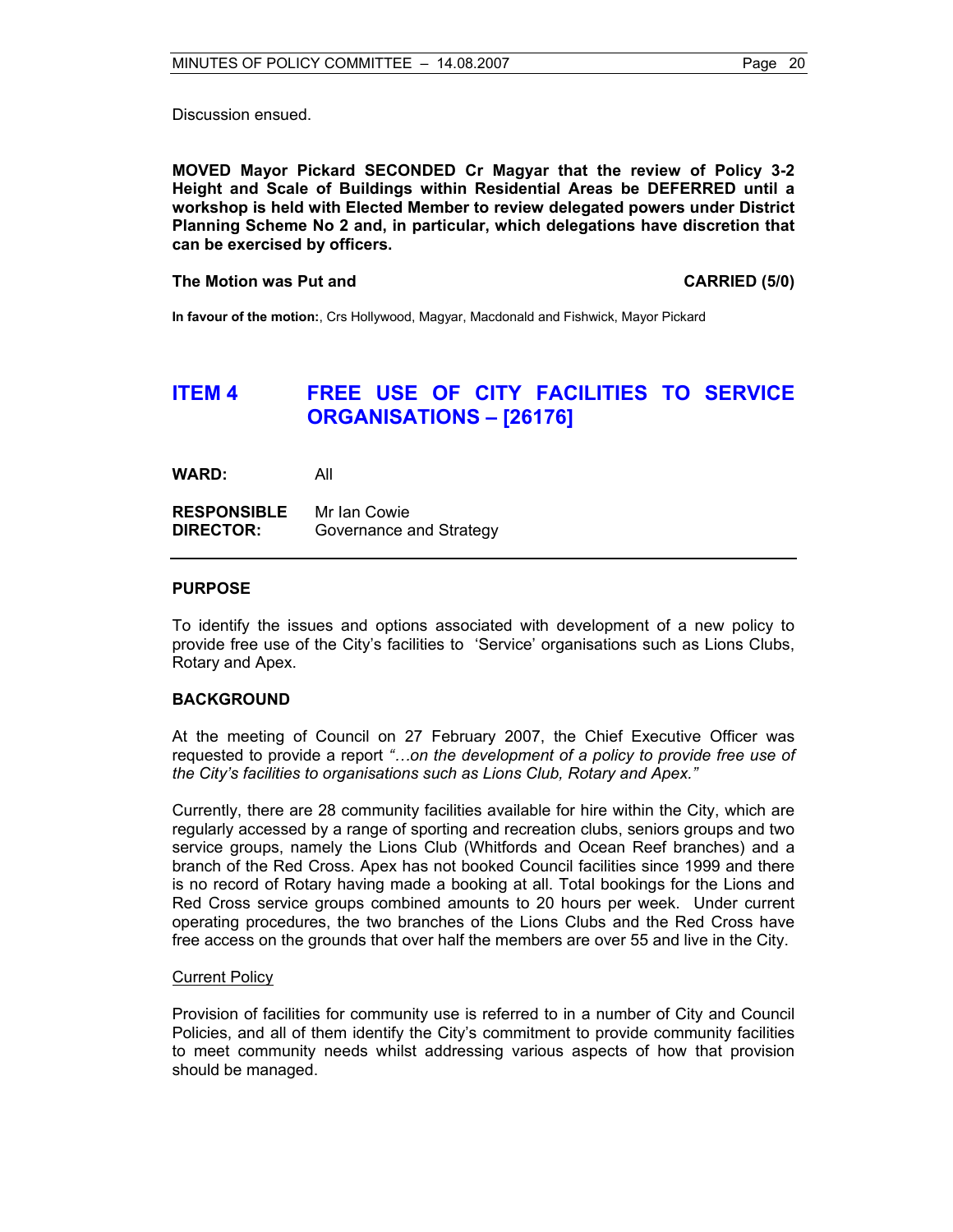| $\triangleright$ Council Policy 1.1 Leisure                         | (Attachment 1) |
|---------------------------------------------------------------------|----------------|
| $\triangleright$ Council Policy 4.2 Setting Fees and Charges        | (Attachment 2) |
| $\triangleright$ City Policy 7-3 Community Facilities – Built       | (Attachment 3) |
| $\triangleright$ City Policy 7-4 Management of Community Facilities | (Attachment 4) |

If a new policy is developed for free use of council facilities by service clubs, consideration should be given to including it in Council Policy 4.2 Setting Fees and Charges.

# **DETAILS**

Most Service Clubs are likely to be registered charities. Under the current Policy, it is stated that hire charges will be determined on a venue-by-venue basis and, amongst other criteria, whether the booking group is recognised as a charitable organisation by the ATO. However, the Policy does not advise on the percentage of commercial rate to be applied. This is established in an operating procedure.

Under current operating procedures the following criteria are applied with respect to inside venue hire:

- 1 Commercial rate = 100%
- 2 Community rate = 50% of the commercial rate
- 3 Charity rate = 25% of the commercial rate for registered charities
- 4 Free of Charge = Where at least 50% of the members are 55+ or under 18 and reside in the City of Joondalup

Service Clubs are defined within the procedures as:

*…organisations where members may volunteer to perform community services in alignment with organisational goals and objectives. To be eligible under this definition, funds raised must be donated to a charitable cause and/or research designed to improve standards and overall quality of life. Where a service club is also a registered charity they will be charged at the Charity Rate.* 

Under operating procedures, a service club registered as a charity pays the "Charity Rate" at 50% of the "Community Rate" and is 25% of the "Commercial Rate." Further, a service club may be considered for "Free of Charge" in circumstances where at least 50% of the members are over 55 and reside in the City.

#### **Issues and options considered:**

Given the disparity between the Policy and the operating procedures, which could allow for free use by Service Groups, the following options are presented for consideration:

# **Option One**

Retain the current Policy in present form.

#### **Option Two**

Amend the current Policy to align with operational procedures. That is, include in the Policy, the basis for hire charges, which are found in the operational procedures.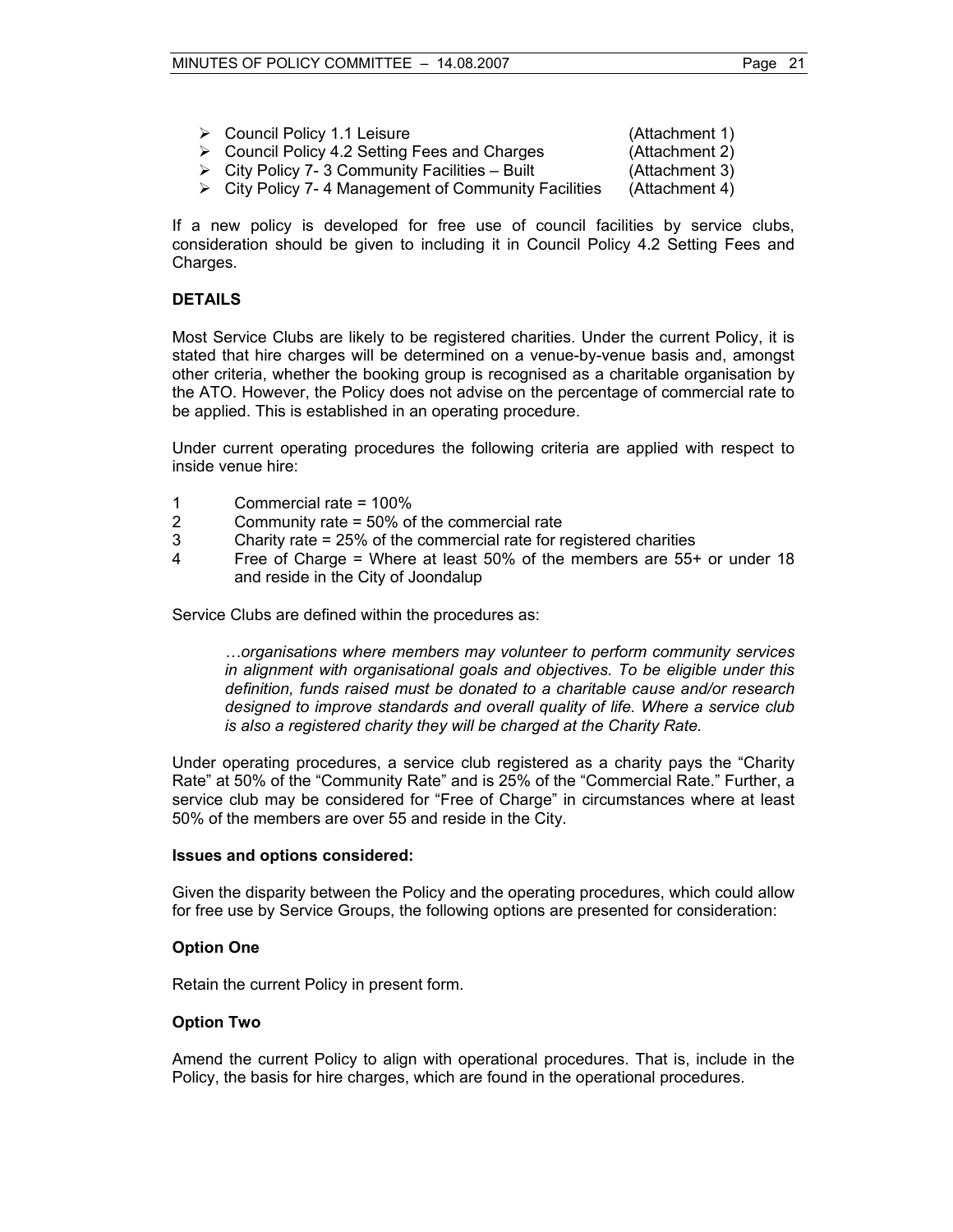# **Option Three**

This option has two elements:

- 1 Develop a new high level composite Council policy to guide future provision and management of community facilities.
- 2 Develop a new detailed composite City policy for managing community facilities which includes:
	- Definitions of the various categories of user for both hire or lease;
	- How both lease and hire rates will be determined for each category of user;
	- Standard conditions for lease or hire;
	- Reference to procedures for setting fees and charges, management of bookings/leases and asset management.

# **Link to Strategic Plan:**

| Key Focus Area: | <b>Community Wellbeing</b>                                                                      |
|-----------------|-------------------------------------------------------------------------------------------------|
| Objective 1.3   | To continue to provide services that meet changing needs of a<br>diverse and growing community. |
| Key Focus Area: | <b>City Development</b>                                                                         |
| Objective 3.1   | To develop and maintain the City's assets and built environment.                                |

# **Legislation – Statutory Provisions:**

A new composite Policy in relation to Managing Community Facilities would need to comply with Section 6.17. Setting Fees and Charges, Local Government Act (1995).

#### **Risk Management considerations:**

In circumstances where there are disparities between a Policy endorsed by Council and operational procedures, there may be confusion, which creates the potential for complaints.

#### **Financial/Budget Implications:**

 Currently service organisations such as the Lions Club, Rotary or Apex either do not use City facilities or obtain the facilities at no charge. Consequently, implementing a policy in relation to free usage will have no financial impact based on current usage. Should service organisations amend the nature of their usage in future, a free usage policy could have an impact.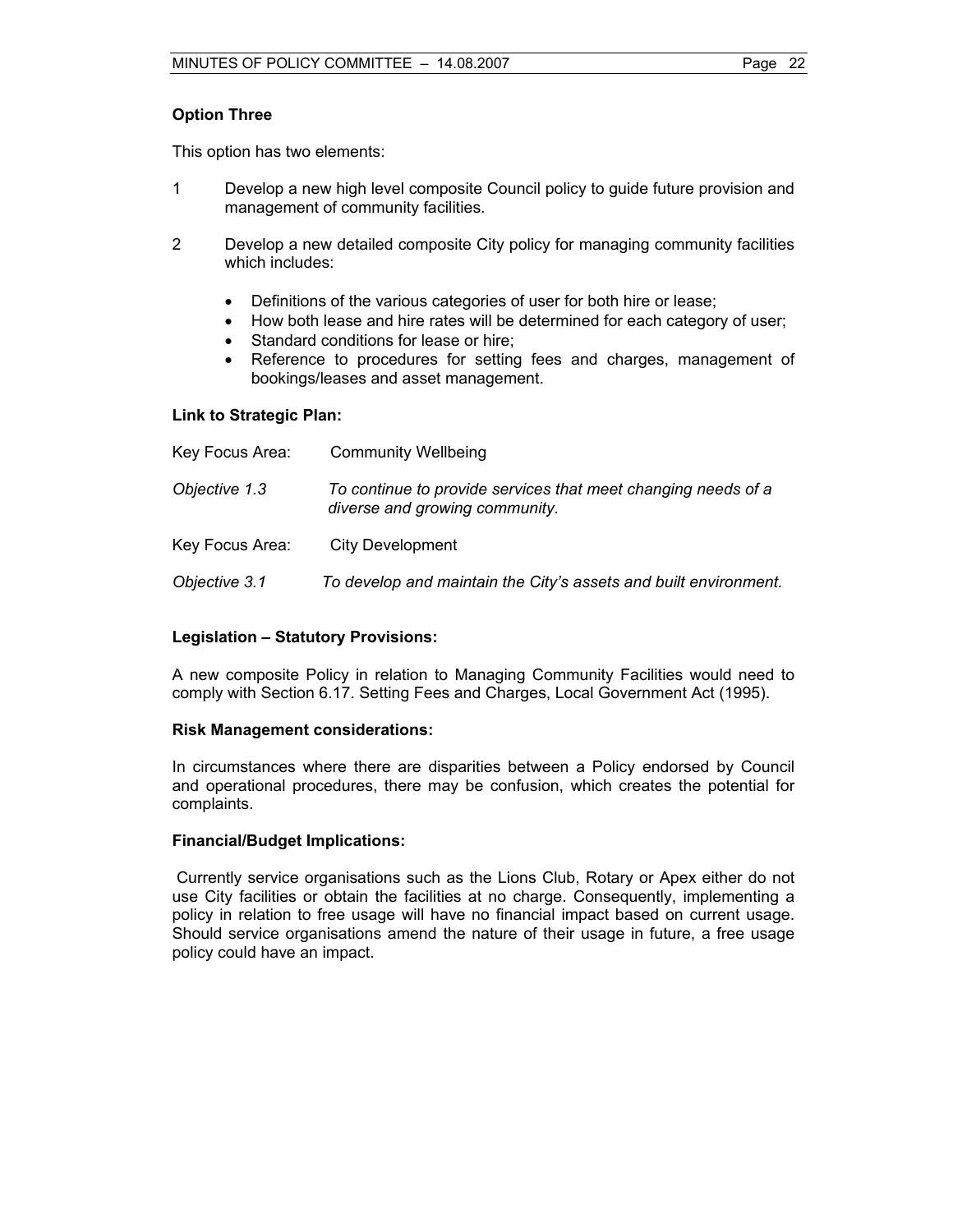## **Policy Implications:**

If the Policy Committee accepts Option Three, all Policies concerning community facilities will need to be redrafted as two composite documents i.e.,

- Council Policy: Provision and Management of Community Facilities. This document would outline the City's commitment to providing community facilities and managing these assets in ways that are sustainable.
- City Policy: Management of Community Facilities. This document would be a composite of Policies relating to management of community facilities.

## **Regional Significance:**

Not Applicable.

## **Sustainability Implications:**

Providing access to City facilities at below recovery costs could be viewed as economically unsustainable. However, the provision of free use could be viewed as supporting social sustainability.

#### **Consultation:**

Not Applicable.

# **COMMENT**

Investigations into a new Policy, which would permit free access to Council facilities for service clubs has identified a lack of alignment between policy and practice with respect to the provision and management of community facilities.

Council Policy 4.2 distinguishes between hire charges for indoor and outdoor venues, with provisos for each. A service club that is registered as a charity may currently be charged at a charitable rate although it is not clear from the Policy what percentage of the commercial rate could be levied in those circumstances.

Current operational procedures have collapsed the provisos for hiring indoor and outdoor venues into one, such that a service club in which most of the members are local and aged 55+, can hire a venue for free. If the Policy were adjusted to reflect current practice, the circumstances under which a service club could access Council facilities would be clarified.

A further opportunity exists for Council to demonstrate support for community groups and organisations that contribute to community life through:

- (a) Identifying the current and replacement value of community facilities, and;
- (b) Establishing an amount of subsidised access to community facilities e.g., 'service clubs' can obtain say 100 hours use per annum at a set percentage of the commercial rate or at no charge. Usage beyond the 100 hours would then incur the full charge.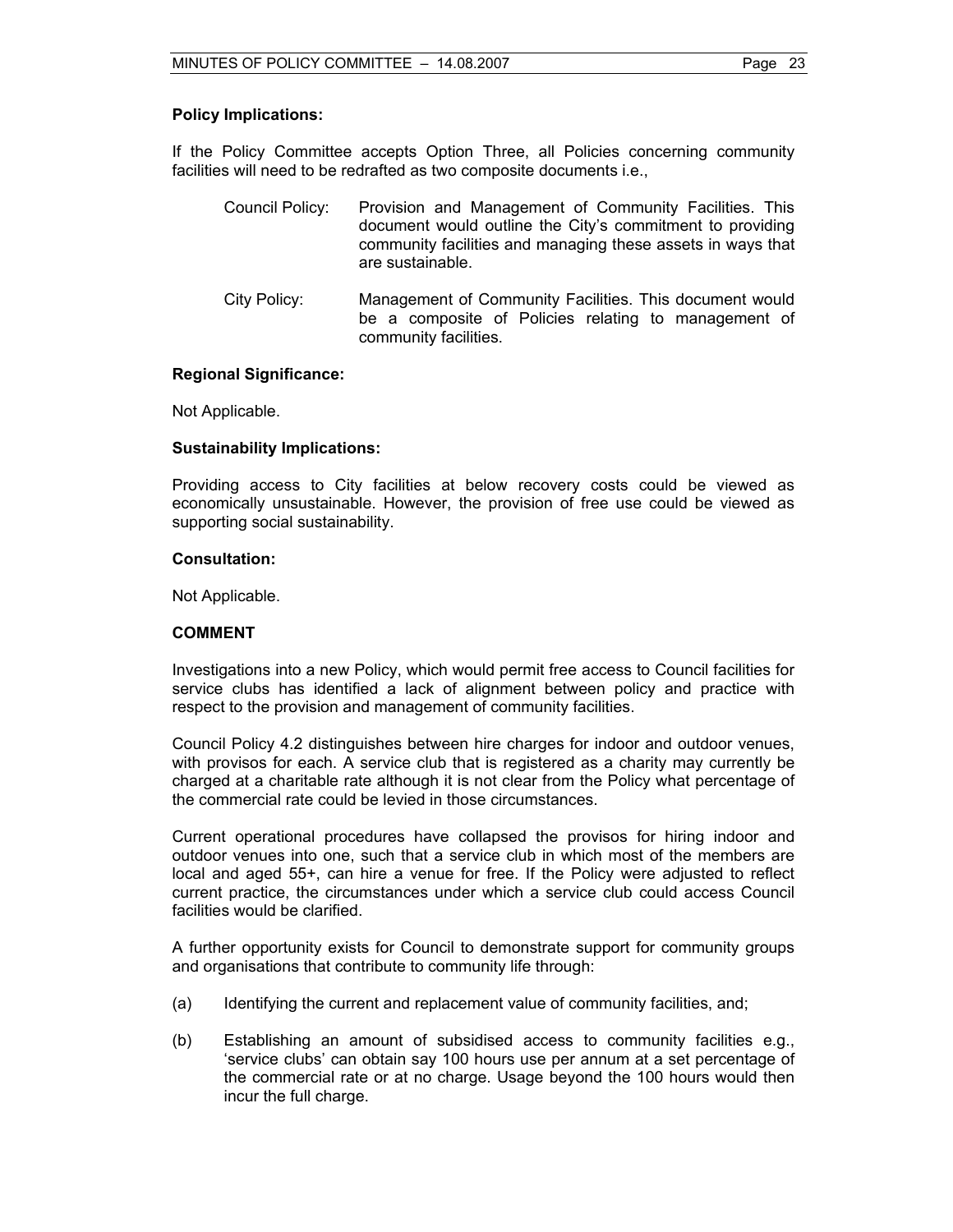Categories of users and levels of subsidised access to be provided could be determined on an annual basis together with fees and charges. By listing current and replacement value of community facilities and the subsidies available to community groups and organisations in budget documents, a more transparent process for the management and allocation of community facilities will be achieved.

## **ATTACHMENTS**

| Attachment 1 | Council Policy 1.1 - Leisure                         |
|--------------|------------------------------------------------------|
| Attachment 2 | Council Policy 4.2 - Setting Fees and Charges        |
| Attachment 3 | City Policy 7-3 - Community Facilities – Built       |
| Attachment 4 | City Policy 7-4 - Management of Community Facilities |

# **VOTING REQUIREMENTS**

Simple Majority

## **OFFICER'S RECOMMENDATION**

That the Policy Committee:

- 1 NOTES that access to City facilities is referred to in a number of existing Council and City Policies and that current operating procedures already provide for free access by service groups;
- 2 RECOMMENDS to Council that it:
	- (a) SUPPORTS Option 3 and the compilation of composite Council and City Policies for management of, and access to, community facilities;
	- (b) APPROVES development of user categories including the extent of subsidised use per category in preference to offering free use to service clubs.

The Chief Executive Officer advised it has become evident that this matter did not fall within the terms of reference of the Policy Committee. He also advised that in the drafting of the policy certain issues appear to not be aligned. It was considered appropriate to withdraw the matter to enable a revised report to be prepared.

Discussion ensued.

**MOVED Mayor Pickard SECONDED Cr Magyar that consideration of free use of City facilities to service organisations be DEFERRED for further review and a report be presented to the next meeting of the Policy Committee.** 

## **The Motion was Put and CARRIED (5/0) CARRIED (5/0)**

**In favour of the motion:**, Crs Hollywood, Magyar, Macdonald and Fishwick, Mayor Pickard